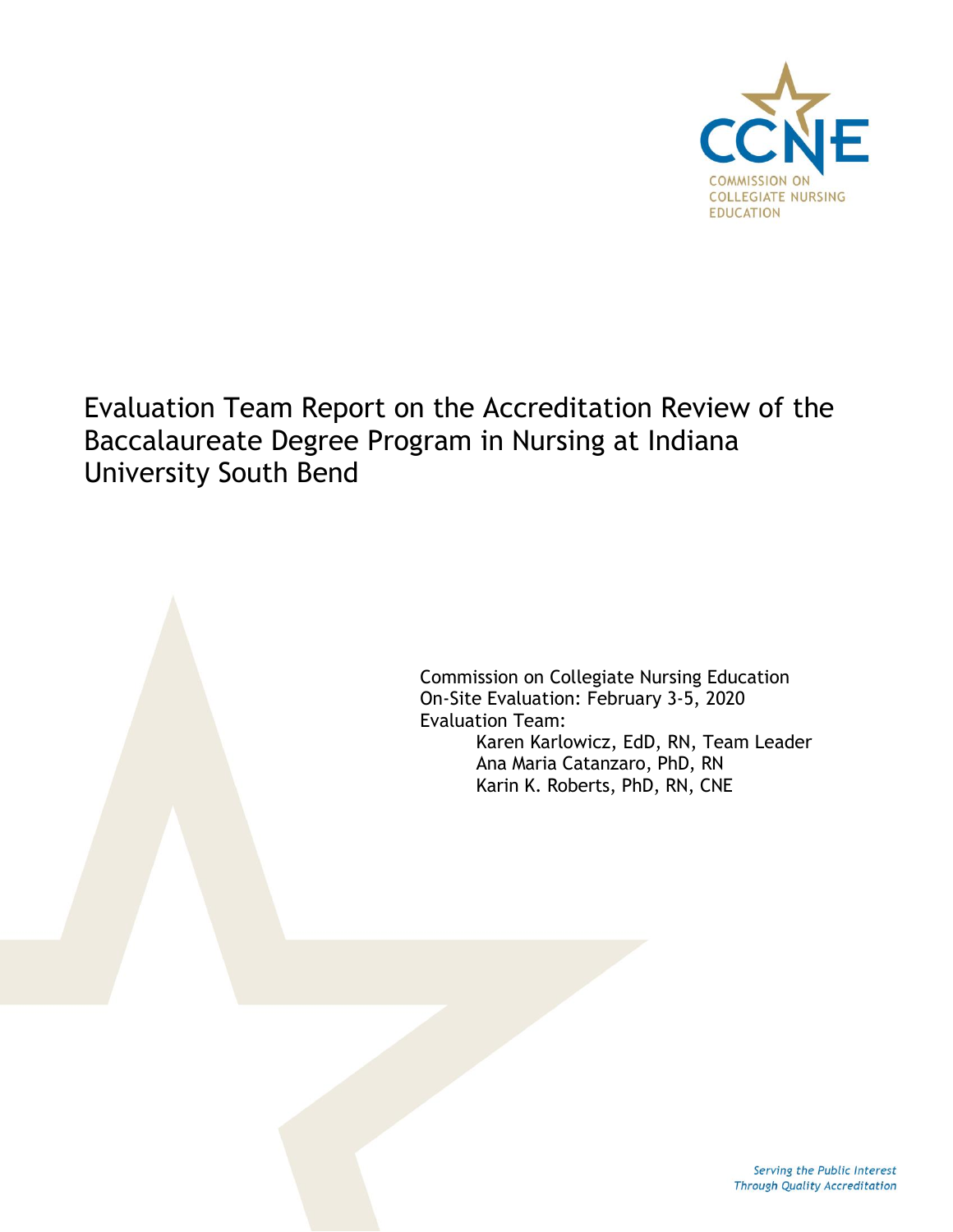## **Table of Contents**

| $\begin{minipage}{0.9\linewidth} \begin{minipage}{0.9\linewidth} \begin{minipage}{0.9\linewidth} \begin{minipage}{0.9\linewidth} \begin{minipage}{0.9\linewidth} \end{minipage} \end{minipage} \begin{minipage}{0.9\linewidth} \begin{minipage}{0.9\linewidth} \begin{minipage}{0.9\linewidth} \end{minipage} \end{minipage} \begin{minipage}{0.9\linewidth} \begin{minipage}{0.9\linewidth} \begin{minipage}{0.9\linewidth} \end{minipage} \end{minipage} \begin{minipage}{0.9\linewidth} \begin{minipage}{0.9\linewidth} \begin{minipage}{0.$ |
|-------------------------------------------------------------------------------------------------------------------------------------------------------------------------------------------------------------------------------------------------------------------------------------------------------------------------------------------------------------------------------------------------------------------------------------------------------------------------------------------------------------------------------------------------|
|                                                                                                                                                                                                                                                                                                                                                                                                                                                                                                                                                 |
| Standard I. Program Quality:                                                                                                                                                                                                                                                                                                                                                                                                                                                                                                                    |
| Standard II. Program Quality:                                                                                                                                                                                                                                                                                                                                                                                                                                                                                                                   |
| Standard III. Program Quality:                                                                                                                                                                                                                                                                                                                                                                                                                                                                                                                  |
| Standard IV. Program Effectiveness:                                                                                                                                                                                                                                                                                                                                                                                                                                                                                                             |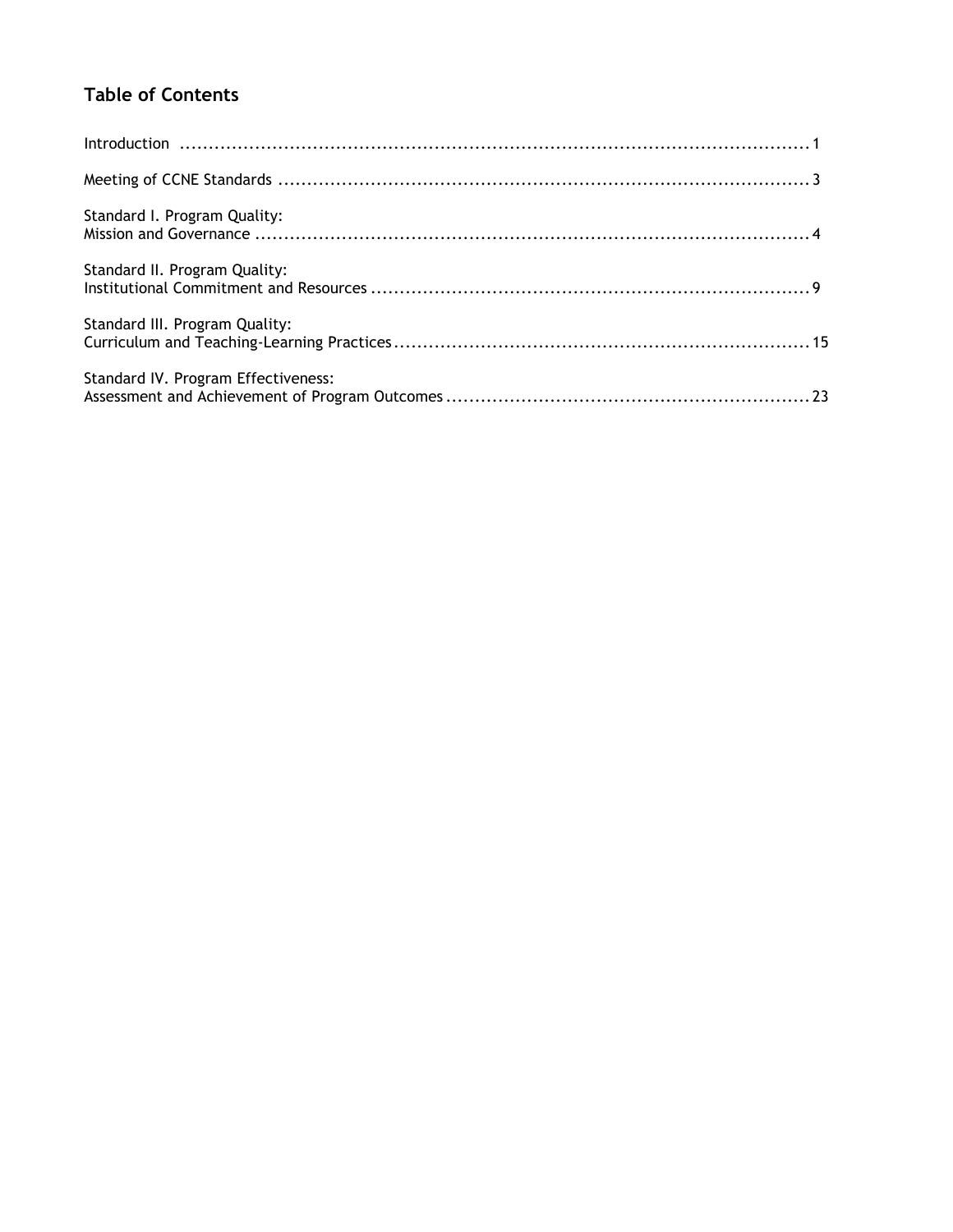#### **Introduction**

This report presents the findings of the evaluation team from the Commission on Collegiate Nursing Education (CCNE), the accrediting body responsible for the evaluation of baccalaureate and graduate nursing programs, regarding the Bachelor of Science in Nursing (BSN) program at Indiana University South Bend (IU South Bend) and its compliance with CCNE's standards for accreditation. The BSN program was granted continuing accreditation by CCNE in 2010 and is being reviewed for continuing accreditation.

IU South Bend is the only public bachelor's and master's degree-granting institution in north central Indiana. The first classes were held at Central High School in downtown South Bend in 1916. The campus moved to its current location along the St. Joseph River in 1961 with the completion of Northside Hall. In 1975, Indiana University purchased most of the land that created the campus of today. New facilities were added over time including the Franklin D. Schurz Library (1989), Wiekamp Hall (1997), Student Activities Center (2002), pedestrian bridge (2005), IU South Bend Elkhart Center (2007), River Crossing student housing (2007), and the Education and Arts building (2013). IU South Bend is the largest regional campus of Indiana University, with more than 5,000 students, nearly 300 full-time faculty, and more than 1,200 full- and part-time employees

IU South Bend offers academic excellence and a full collegiate experience including student housing, more than 100 degree-granting programs, 12 men's and women's conference NAIA athletics, intramural sports, and more than 100 clubs and organizations. IU South Bend enrollment is composed of 5,092 students, with 4,551 students pursuing undergraduate degrees. Of the undergraduate students, 79% are full-time and 21% are part-time; the majority of undergraduate students are female (65%), with 28% of undergraduate students from minority backgrounds.

As the comprehensive undergraduate and graduate regional campus of Indiana University in north central Indiana, IU South Bend is committed to the creation, dissemination, preservation, and application of knowledge. The campus is committed to excellence in teaching, learning, research, and creative activity; to strong liberal arts and sciences programs and professional disciplines; to acclaimed programs such as those in the arts and nursing/health professions; and to diversity, civic engagement, and a global perspective. Dedicated to the economic development of its region and state, IU South Bend fosters student-faculty collaboration in research and learning to meet the changing educational, research and cultural needs of the community it serves. IU South Bend is classified as Master's Colleges and Universities: Medium Programs according to the Carnegie Classification of Institutions of Higher Education.

The nursing program opened in 1975 with the registered nurse (RN)-BSN completion track. In 1988, the fouryear traditional baccalaureate degree in nursing was established. The following year (1989), IU South Bend began offering an associate degree program that was not offered after 2001. The Master of Science in Nursing (MSN) program was established in 2008. In 2011, the RN-BSN track through the Indiana University consortium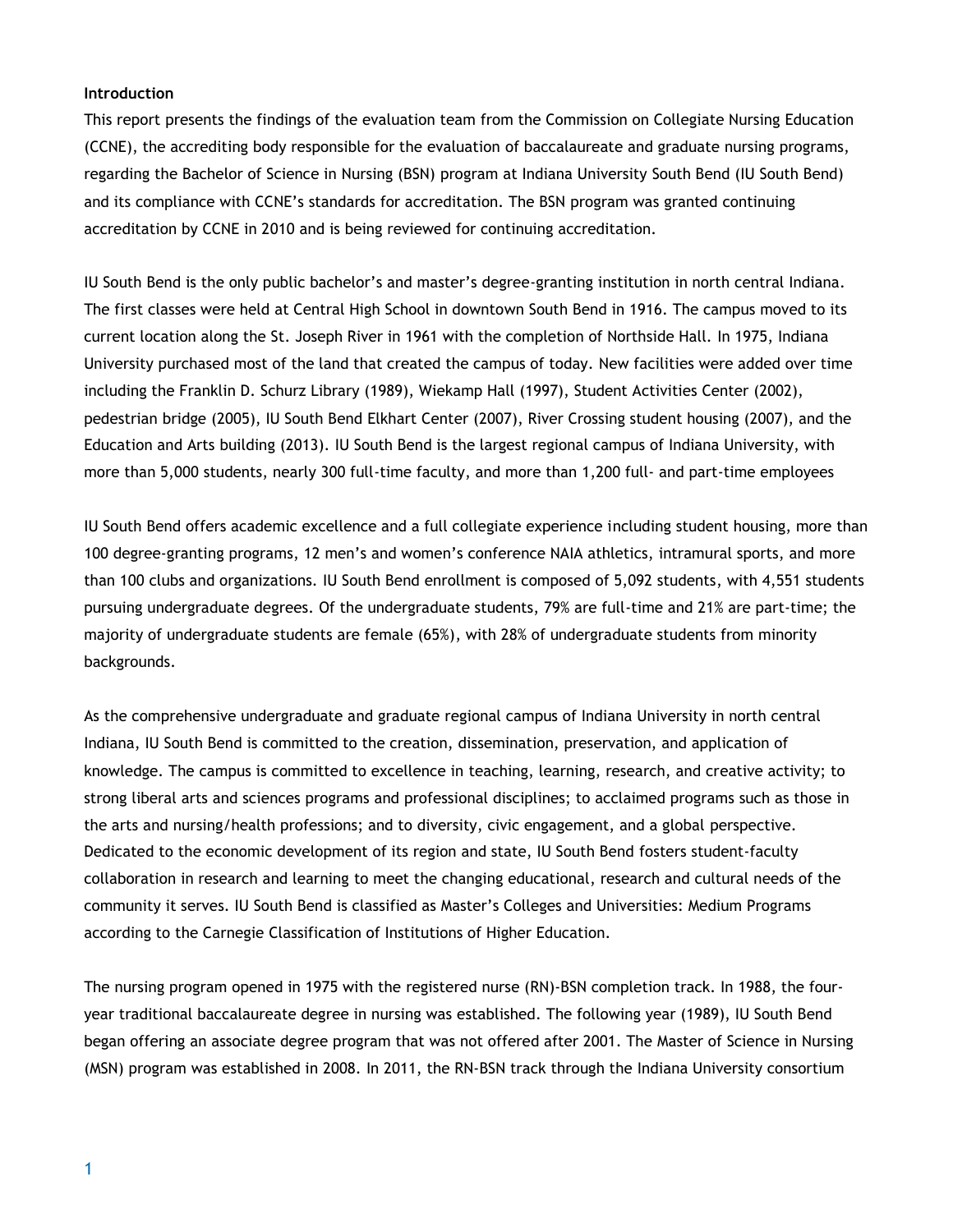was created, and by 2018, IU South Bend discontinued enrollments to its RN-BSN track in favor of participation in the statewide IU consortium that involves the nine campuses.

The IU South Bend School of Nursing (SON) is one of six program areas that make up the Vera Z. Dwyer College of Health Sciences (DCHS). The SON offers three nursing degree options: the traditional BSN track, the RN-BSN track through the IU consortium, and the MSN program with a family nurse practitioner track. The BSN program has full approval by the Indiana State Board of Nursing; at present, the Board of Nursing does not have immediate plans for any follow-up program review.

There are 221 students currently enrolled in SON programs, including 137 traditional BSN students, 44 RN-BSN students, and 40 MSN students. Seventeen full-time faculty are dedicated to the nursing program, with an additional six part-time adjunct faculty most semesters. These faculty teach 132 course credits in the traditional BSN track, 61 credits in the MSN program, and a fluctuating amount of overload for the RN-BSN track.

The team was afforded full cooperation in its efforts to assess the program and to confirm the self-study document. The team would like to take this opportunity to thank the program for its hospitality and consideration during the on-site evaluation.

In accordance with CCNE procedures, as part of the review, the team confirmed that the program afforded the opportunity for constituents to submit third-party comments directly to CCNE. One or more letters were received by CCNE and were considered in the evaluation of the program.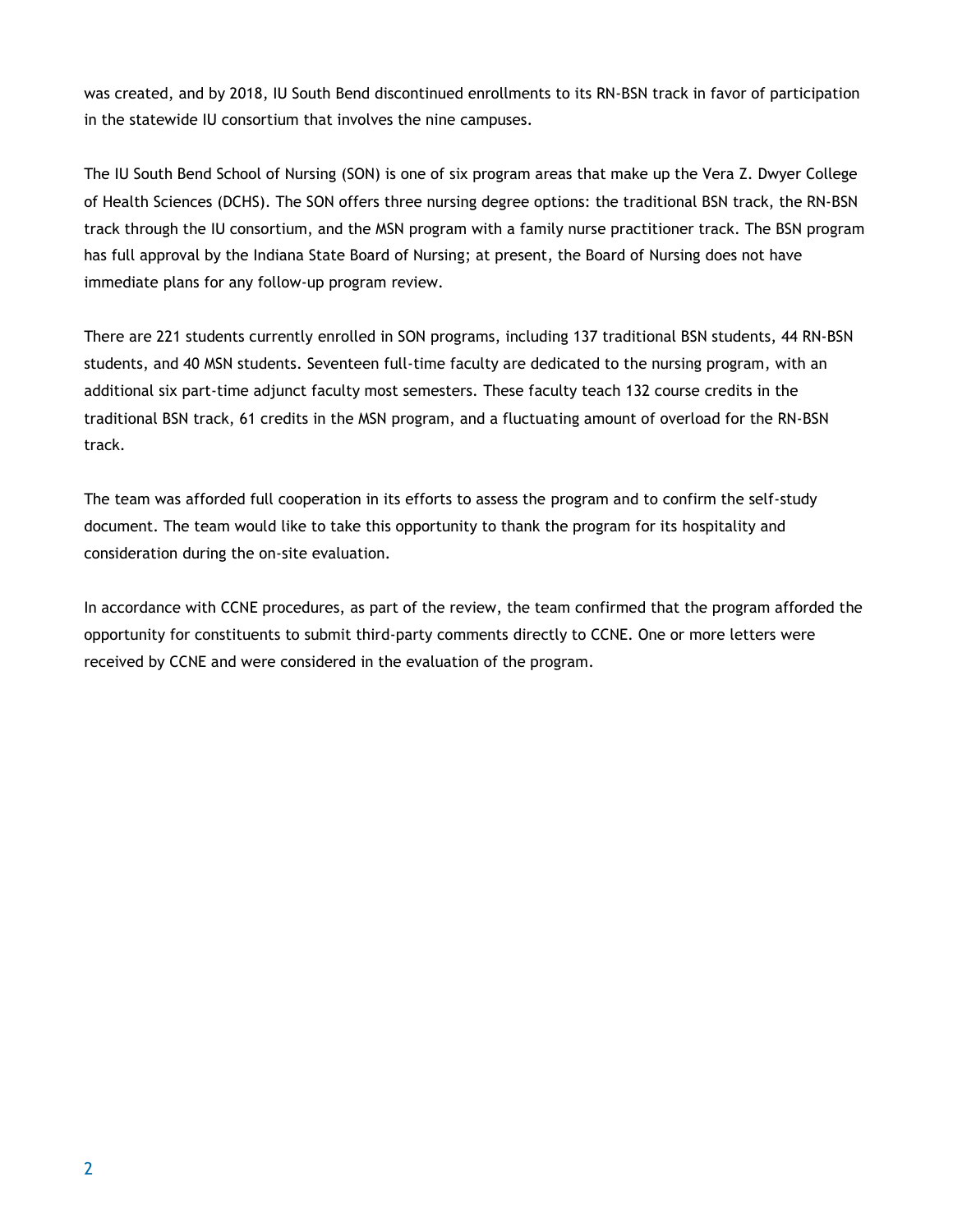## **Meeting of CCNE Standards**

While visiting the campus in South Bend, Indiana, the team had an opportunity to interview school and university officials; program faculty, students, and alumni; and community representatives. The team reviewed information in the self-study document and in the resource room as well as other materials provided at its request. In addition, the team observed classroom and clinical activities. The following assessments were made regarding compliance with the CCNE *Standards for Accreditation of Baccalaureate and Graduate Nursing Programs* by the baccalaureate degree program in nursing at the institution.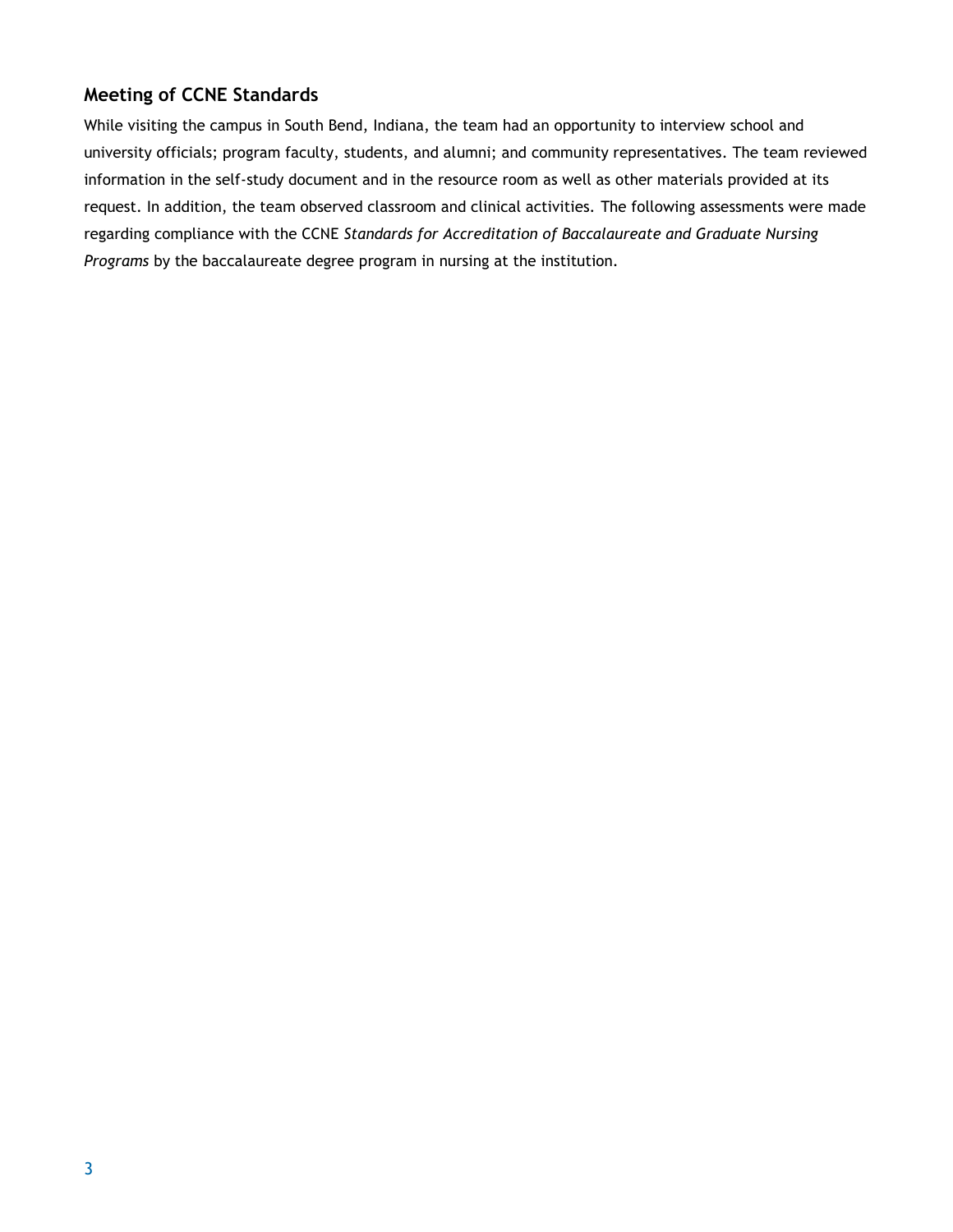## **Standard I Program Quality: Mission and Governance**

The mission, goals, and expected program outcomes are congruent with those of the parent institution, reflect professional nursing standards and guidelines, and consider the needs and expectations of the community of interest. Policies of the parent institution and nursing program clearly support the program's mission, goals, and expected outcomes. The faculty and students of the program are involved in the governance of the program and in the ongoing efforts to improve program quality.

This standard is met for the baccalaureate degree nursing program.

#### **I-A. The mission, goals, and expected program outcomes are:**

- **congruent with those of the parent institution; and**
- **reviewed periodically and revised as appropriate.**

*Elaboration: The program's mission, goals, and expected program outcomes are written and accessible to current and prospective students, faculty, and other constituents. Program outcomes include student outcomes, faculty outcomes, and other outcomes identified by the program. The mission may relate to all nursing programs offered by the nursing unit, or specific programs may have separate missions. Program goals are clearly differentiated by level when multiple degree/certificate programs exist. Expected program outcomes may be expressed as competencies, objectives, benchmarks, or other terminology congruent with institutional and program norms.*

*There is a defined process for periodic review and revision of program mission, goals, and expected program outcomes that has been implemented, as appropriate.*

**Compliance Concern?** Baccalaureate: No

#### **Rationale:**

The team found the program to be in compliance because the mission, goals, and expected program outcomes for the SON are congruent with the mission and goals of IU South Bend and the DCHS. These statements are accessible to students, institutional and community stakeholders, and faculty in the University Bulletin, university/school/program websites, and the SON student handbook. Interviews with nursing faculty confirmed that review of the SON's mission, goals, and expected outcomes to ensure compatibility with the university and DCHS statements occurs approximately every five years but can be initiated at any time upon faculty request. Discussion with students confirmed that they are familiar with the mission, goals, and expected outcomes of the university, DCHS, and SON. Students also stated that the diversity of students admitted to the nursing program and the strong relationships the program has with community health care partners are examples of how the SON demonstrates its congruence with the university and college mission, goals, and outcomes.

#### **I-B. The mission, goals, and expected program outcomes are consistent with relevant professional nursing standards and guidelines for the preparation of nursing professionals.**

*Elaboration: The program identifies the professional nursing standards and guidelines it uses. CCNE requires*, *as appropriate, the following professional nursing standards and guidelines:*

- The Essentials of Baccalaureate Education for Professional Nursing Practice *[American Association of Colleges of Nursing (AACN), 2008];*
- The Essentials of Master's Education in Nursing *(AACN, 2011);*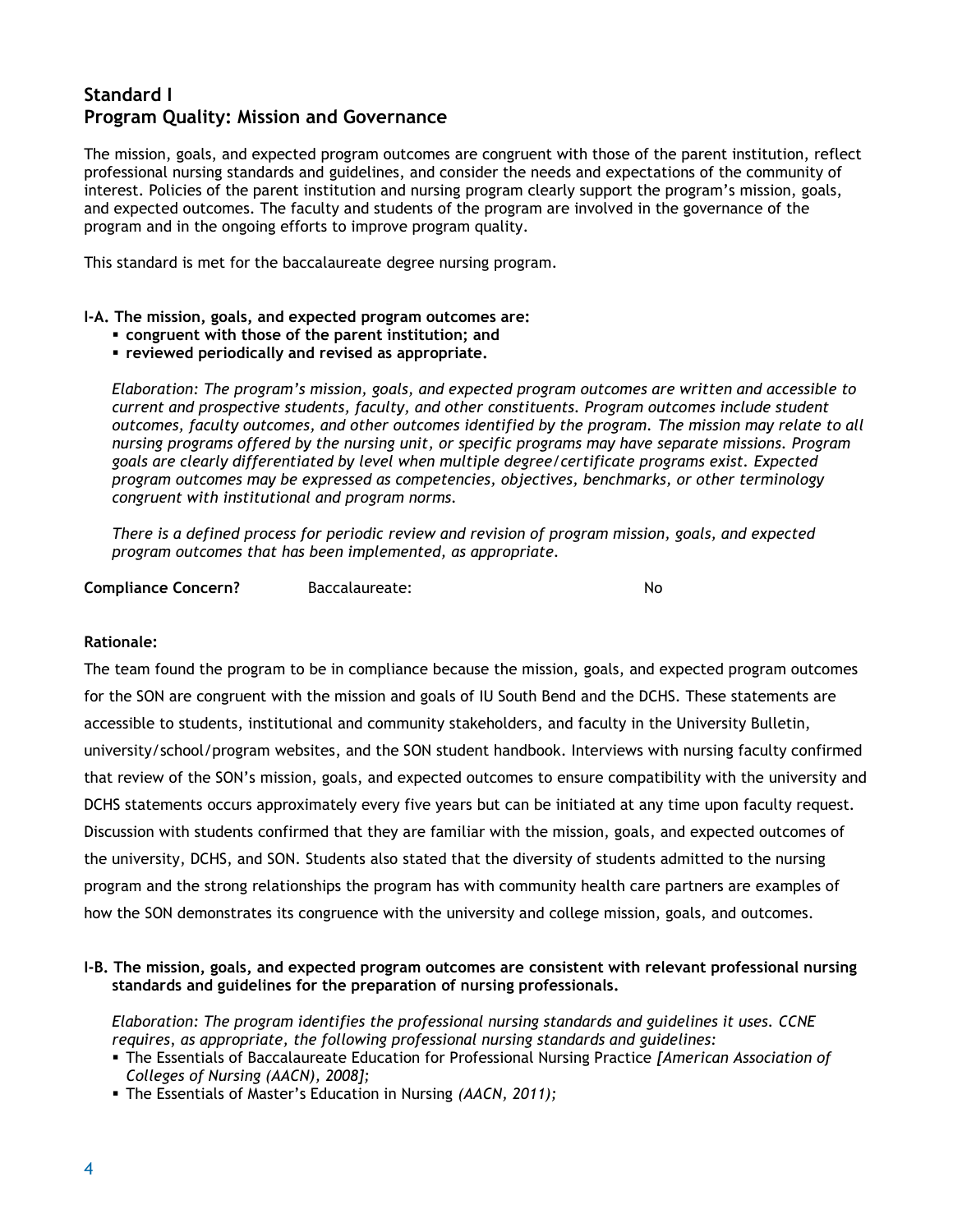- The Essentials of Doctoral Education for Advanced Nursing Practice *(AACN, 2006); and*
- Criteria for Evaluation of Nurse Practitioner Programs *[National Task Force on Quality Nurse Practitioner Education (NTF), 2016].*

*A program may select additional standards and guidelines that are current and relevant to program offerings.*

*A program preparing students for certification incorporates professional standards and guidelines appropriate to the role/area of education.* 

*An APRN education program (degree or certificate) prepares students for one of the four APRN roles and in at least one population focus, in accordance with the Consensus Model for APRN Regulation:* Licensure, Accreditation, Certification and Education *(July 2008).*

**Compliance Concern?** Baccalaureate: No

#### **Rationale:**

The team found the program to be in compliance because the mission, goals, and expected outcomes are aligned with the American Association of Colleges of Nursing's (AACN) *The Essentials of Baccalaureate Education for Professional Nursing Practice* (*Baccalaureate Essentials*) (2008) and the Quality and Safety Education for Nurses (QSEN) *Competencies*. These links are communicated in the IU South Bend SON student handbook, in all traditional BSN course syllabi in relation to leveled course learning outcomes, and in most RN-BSN course syllabi (consortium-developed courses). The program also aligns with the American Nurses Association's (ANA) *Code of Ethics for Nurses*, which is provided in the student handbook. An interview with the BSN program director confirmed that faculty are expected to align course learning outcomes with these key documents. Interviews with students confirmed that they are aware of these documents/guidelines. They further explained how course learning outcomes linked to these guidelines help them to understand the value of content being taught and learning experiences.

#### **I-C. The mission, goals, and expected program outcomes reflect the needs and expectations of the community of interest.**

*Elaboration: The community of interest is defined by the nursing unit. The needs and expectations of the community of interest are considered in the periodic review of the mission, goals, and expected program outcomes.* 

| <b>Compliance Concern?</b><br>Baccalaureate: | No |
|----------------------------------------------|----|
|----------------------------------------------|----|

#### **Rationale:**

The team found the program to be in compliance because IU South Bend has a strong relationship with its community of interest that encompasses a seven-county area and is inclusive of a variety of health care employers in the area. In a meeting with the community of interest/stakeholders, the team confirmed that the needs of nursing employers in relation to current and future programming by the SON are considered within the context of the mission, vision, and goals of the school. Such discussions often occur when community representatives are convened to participate in Advisory Board meetings. Representatives of the community of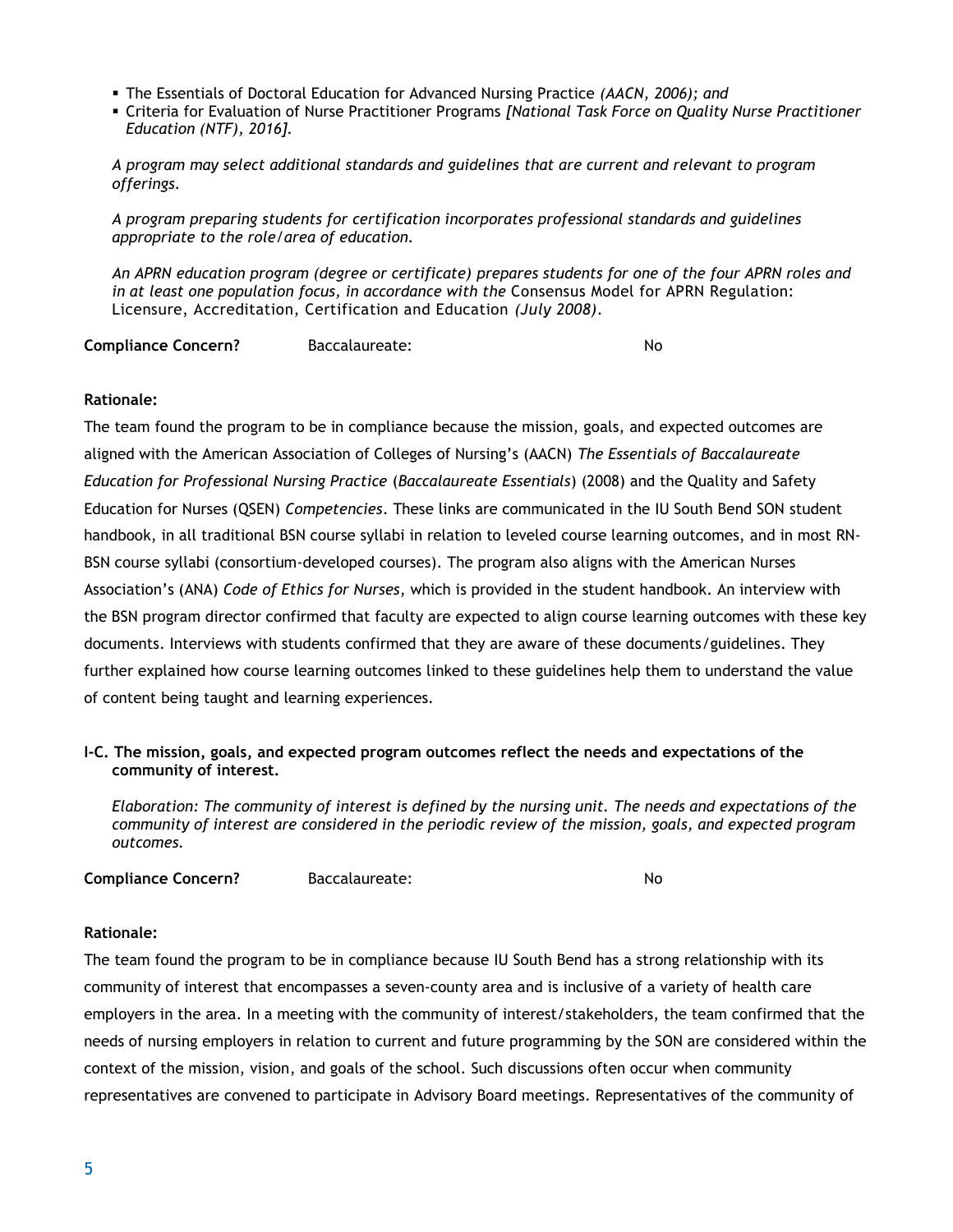interest also stated that that the mission, goals, and expected outcomes of the SON are exemplified by the dedicated faculty of the SON, who are excellent teachers and clinicians. Furthermore, the community of interest recognizes that the faculty play a key role in imparting the values of professionalism, preparedness, collegiality, and life-long learning to all students.

#### **I-D. The nursing unit's expectations for faculty are written and communicated to the faculty and are congruent with institutional expectations.**

*Elaboration: Expectations for faculty are congruent with those of the parent institution. The nursing unit's expectations for faculty, whether in teaching, scholarship, service, practice, or other areas, may vary for different groups of faculty (full-time, part-time, adjunct, tenured, non-tenured, or other).* 

**Compliance Concern?** Baccalaureate: No

#### **Rationale:**

The team confirmed that the SON has clear expectations for faculty performance that are congruent with institutional expectations. The interim assistant dean and faculty confirmed that teaching load calculations are based on percentages derived from credit hours assigned to course, clinical, and lab responsibilities. Documentation provided in the resource room showed that the SON has developed criteria for appointment and promotion of lecturers/senior lecturers, clinical rank faculty, and tenure-track/tenured faculty with examples of performance for each of the evaluation criteria. A chart with a diagram of the faculty evaluation process was also provided. These guidelines are approved by the DCHS and are consistent with the policies for annual review and promotion of IU South Bend. Interviews with the faculty confirmed that they are aware of and knowledgeable about these performance expectations.

#### **I-E. Faculty and students participate in program governance.**

*Elaboration: Roles of the faculty and students in the governance of the program, including those involved in distance education, are clearly defined and promote participation. Nursing faculty are involved in the development, review, and revision of academic program policies.*

**Compliance Concern?** Baccalaureate: No

#### **Rationale:**

The team found the program to be in compliance because IU South Bend faculty and students participate in program governance. The IU South Bend SON Bylaws of the Council of Nursing (provided in the resource room) identifies four standing committees: curriculum, assessment, library and information technology, and graduate faculty. For each committee identified, the bylaws define membership requirements involving faculty and students as well as committee functions and voting rights. In addition to service on school committees, faculty shared with the team that they also serve on DCHS and university committees. For example, a member of the SON faculty served on the Search Committee for the university chancellor, who was recently hired. Another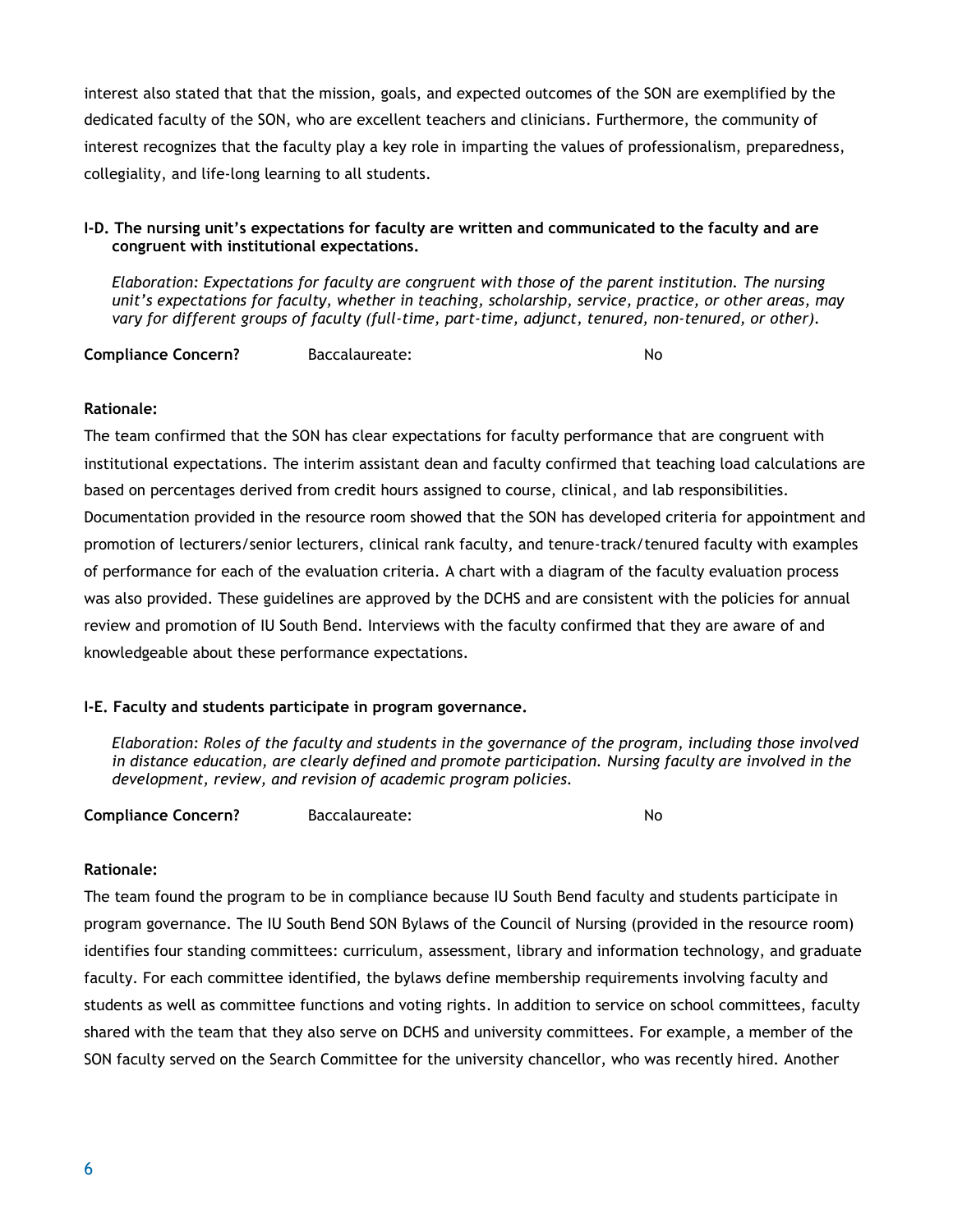faculty member has played a key role on the Northside Hall Task Force. Students reported serving on committees such as the Dean's Council, the SON Assessment Committee, and the Shield's Lecture Committee.

**I-F. Academic policies of the parent institution and the nursing program are congruent and support achievement of the mission, goals, and expected program outcomes. These policies are:**

- **fair and equitable;**
- **published and accessible; and**
- **reviewed and revised as necessary to foster program improvement.**

*Elaboration: Academic policies include, but are not limited to, those related to student recruitment, admission, retention, and progression. Policies are written and communicated to relevant constituencies. Policies are implemented consistently. Differences between the nursing program policies and those of the parent institution are identified and support achievement of the program's mission, goals, and expected outcomes. A defined process exists by which policies are regularly reviewed. Policy review occurs, and revisions are made as needed.*

**Compliance Concern?** Baccalaureate: No

#### **Rationale:**

The team found the program to be in compliance because the Systematic Evaluation Plan (SEP) calls for academic policies to be reviewed annually at the beginning of each school year. The team confirmed through conversations with the interim assistant dean of nursing and the BSN program director that they have primary responsibility for monitoring the IU South Bend Bulletin for campus policy changes that may impact SON policies. The BSN program director, working with faculty, reviews and updates BSN policies provided in the BSN handbook prior to the start of each academic year. Participation in the DCHS leadership team meetings by the interim assistant dean of nursing also ensures that there is input by a SON representative for all DCHS polices being reviewed or created. An example of DCHS policies recently reviewed and updated include the 1) admissions, progression and graduation appeals policy; 2) reinstatement to the Vera Z, Dwyer College of Health Sciences majors policy; and 3) course grade grievance policy.

#### **I-G. The program defines and reviews formal complaints according to established policies.**

*Elaboration: The program defines what constitutes a formal complaint and maintains a record of formal complaints received. The program's definition of formal complaints includes, at a minimum, student complaints. The program's definition of formal complaints and the procedures for filing a complaint are communicated to relevant constituencies.*

**Compliance Concern?** Baccalaureate: No

#### **Rationale:**

The team found the program to be in compliance because the program abides by established policies with respect to formal complaints. Student complaints are often associated with admission, progression, and graduation issues resulting from a course failure. Grade appeals policies/procedures were noted in the BSN student handbook and in the University Bulletin. All syllabi were also noted to provide a statement regarding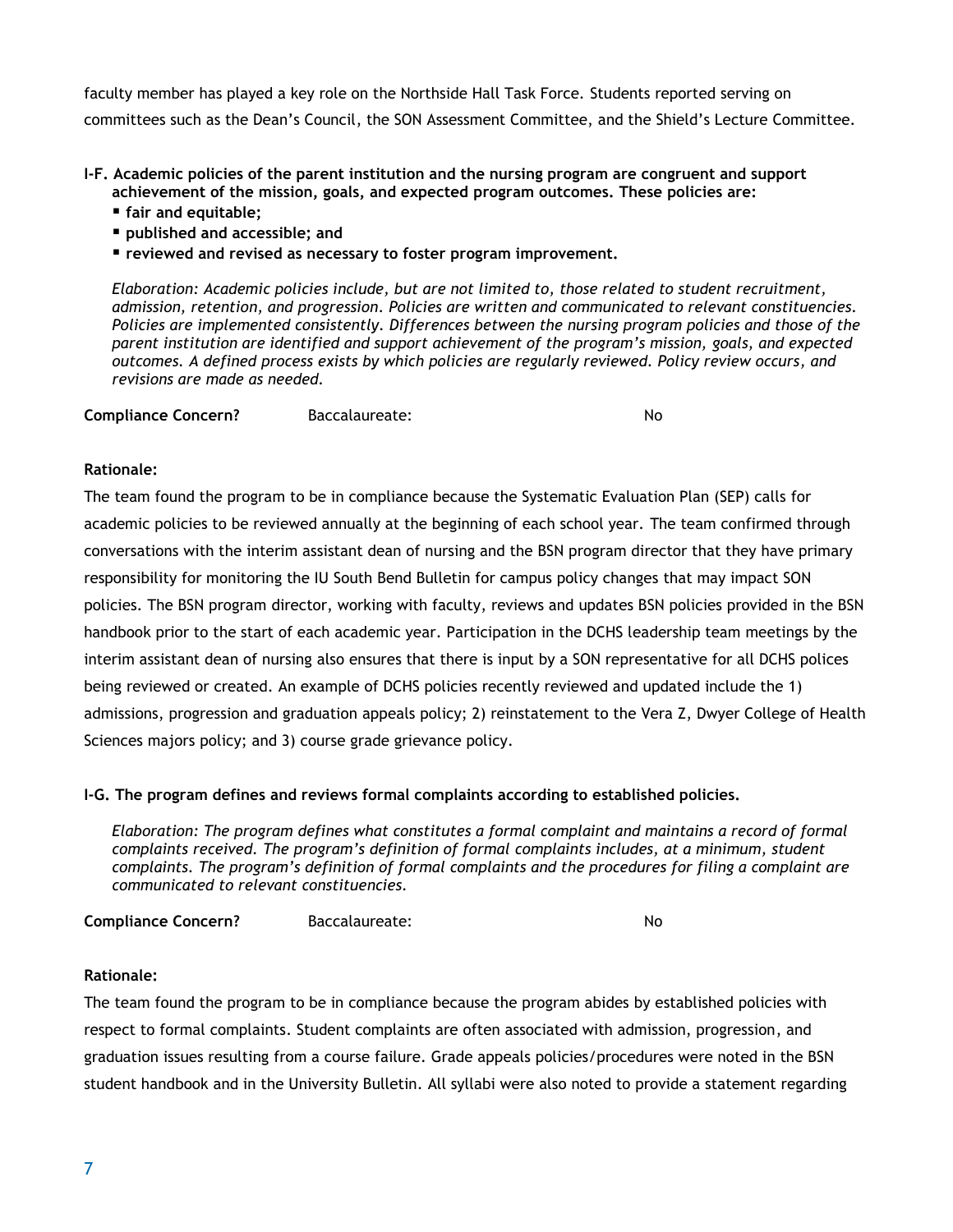program policies relevant to BSN courses, including grievances, which directs students to full policy statements that can be found in "Canvas under course files and in Canvas under BSN Central." The team noted that university websites for the offices of affirmative action, human resources, and student conduct also provide guidance to students and faculty with relevant policies and procedures for complaints and grievances.

#### **I-H. Documents and publications are accurate. A process is used to notify constituents about changes in documents and publications.**

*Elaboration: References to the program's offerings, outcomes, accreditation/approval status, academic calendar, recruitment and admission policies, grading policies, degree/certificate completion requirements, tuition, and fees are accurate. Information regarding licensure and/or certification examinations for which graduates will be eligible is accurate. For APRN education programs, transcripts or other official documentation specify the APRN role and population focus of the graduate. 1,2*

*If a program chooses to publicly disclose its CCNE accreditation status, the program uses either of the following statements:*

*"The (baccalaureate degree program in nursing/master's degree program in nursing/Doctor of Nursing Practice program and/or post-graduate APRN certificate program) at (institution) is accredited by the Commission on Collegiate Nursing Education (http://www.ccneaccreditation.org)."*

*"The (baccalaureate degree program in nursing/master's degree program in nursing/Doctor of Nursing Practice program and/or post-graduate APRN certificate program) at (institution) is accredited by the Commission on Collegiate Nursing Education, 655 K Street NW, Suite 750, Washington, DC 20001, 202-887-6791."*

<sup>1</sup> Consensus Model for APRN Regulation: Licensure, Accreditation, Certification and Education *(July 2008).*

<sup>2</sup> Criteria for Evaluation of Nurse Practitioner Programs *(National Task Force on Quality Nurse Practitioner Education, 2016).*

**Compliance Concern?** Baccalaureate: No

#### **Rationale:**

The team found the program to be in compliance because documents and publications pertaining to the BSN program are current and accurate. Information in print materials is consistent with information on the school's website as well as in the IU South Bend Bulletin. The statement of accreditation that appears on the SON's website uses the approved language from CCNE. The interim assistant dean for nursing confirmed that the program communicates key programmatic changes through its website. The SON also relies on the DCHS academic advisors to convey critical information concerning program offerings, requirements, and admission procedures. Current information regarding tuition and nursing program fees is easily found on the IU South Bend website.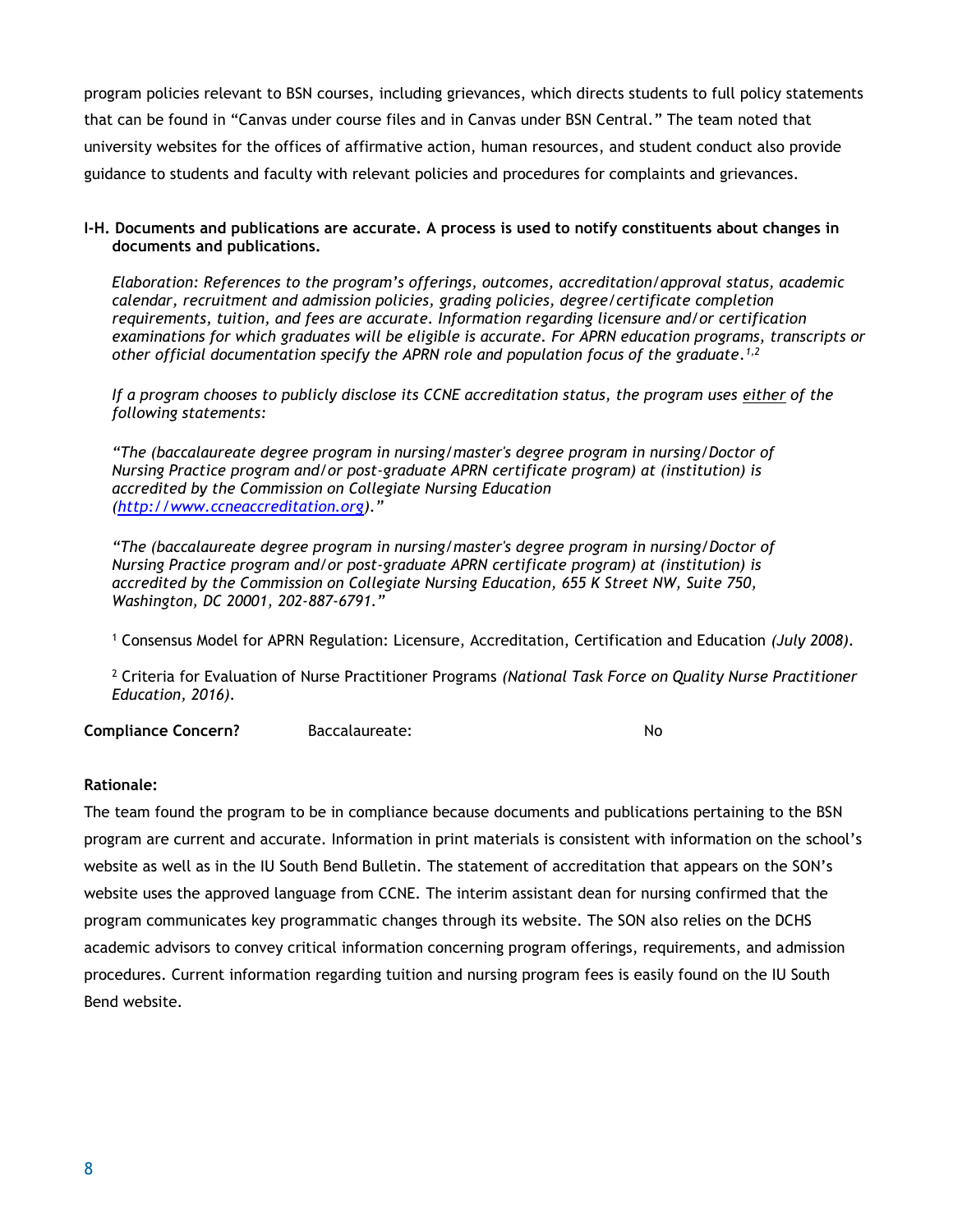## **Standard II Program Quality: Institutional Commitment and Resources**

The parent institution demonstrates ongoing commitment to and support for the nursing program. The institution makes resources available to enable the program to achieve its mission, goals, and expected outcomes. The faculty and staff, as resources of the program, enable the achievement of the mission, goals, and expected program outcomes.

This standard is met for the baccalaureate degree nursing program.

**II-A. Fiscal resources are sufficient to enable the program to fulfill its mission, goals, and expected outcomes. Adequacy of fiscal resources is reviewed periodically, and resources are modified as needed.**

*Elaboration: The budget enables achievement of the program's mission, goals, and expected outcomes. The budget supports the development, implementation, and evaluation of the program. Compensation of nursing unit personnel supports recruitment and retention of faculty and staff.* 

*A defined process is used for regular review of the adequacy of the program's fiscal resources. Review of fiscal resources occurs, and modifications are made as appropriate.*

**Compliance Concern?** Baccalaureate: No

#### **Rationale:**

The team found the program to be in compliance because reports shared by the SON show that it operates with a budget that is base-funded and generally considered to be adequate to meets its mission, goals, and expected outcomes. This is despite an allocation that has steadily declined every year for the past five years and enrollments that are growing and expected to continually increase. At present, the interim assistant dean for nursing is unable to propose specific adjustments to the SON's funding when the campus budget is developed each year. However, fiscal needs are discussed with the dean for the DCHS, who conveys these priorities to the vice chancellor for academic affairs. Conversations with the chancellor, interim vice chancellor for academic affairs, and vice chancellor for administration and finance acknowledged the need for greater input and transparency in the budget process by all campus stakeholders; the creation of a Budget Advisory Committee to include representation from all academic units is being considered.

During the past year, the interim assistant dean for nursing along with the dean for the DCHS conducted a review of nursing faculty salaries. Data shared with the team compared mean salaries for IU South Bend nursing faculty with mean salaries of nursing faculty at other IU campuses, as well as the AACN median, to determine adjustments that should be considered to retain qualified faculty at IU South Bend. Six faculty were recommended for salary adjustments in 2019 that have not yet been realized.

**II-B. Physical resources and clinical sites enable the program to fulfill its mission, goals, and expected outcomes. Adequacy of physical resources and clinical sites is reviewed periodically, and resources are modified as needed.**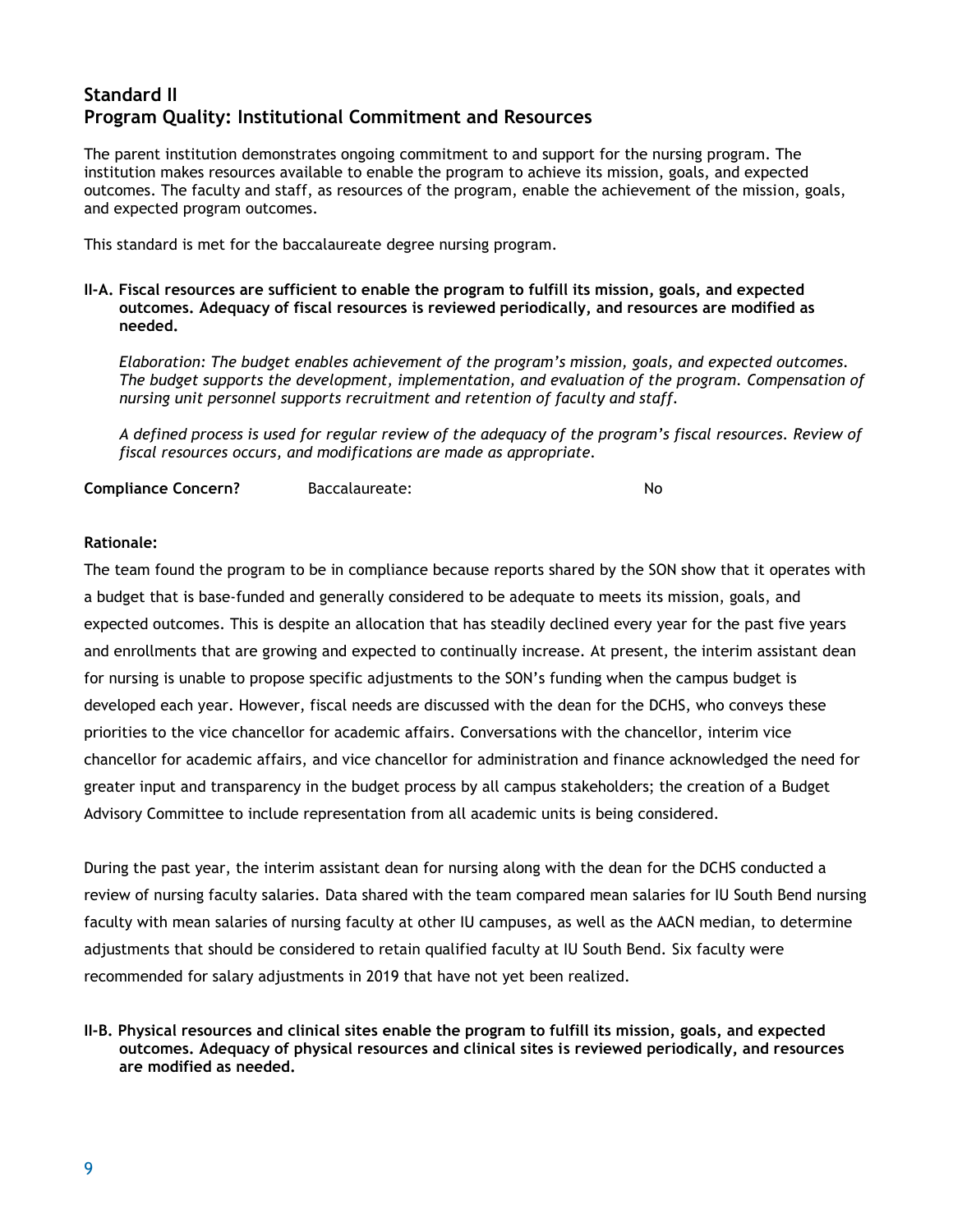*Elaboration: Physical space and facilities (e.g., faculty and staff work space, classrooms, meeting areas) are sufficient and configured in ways that enable the program to achieve its mission, goals, and expected outcomes. Equipment and supplies (e.g., computing, laboratory, and teaching-learning materials) are sufficient to achieve the program's mission, goals, and expected outcomes. The program is responsible for ensuring adequate physical resources and clinical sites. Clinical sites are sufficient, appropriate, and available to achieve the program's mission, goals, and expected outcomes.* 

*A defined process is used to determine currency, availability, accessibility, and adequacy of resources (e.g., clinical simulation, laboratory, computing, supplies, and clinical sites), and modifications are made as appropriate.*

**Compliance Concern?** Baccalaureate: Yes

#### **Rationale:**

The team confirmed that the program has access to an adequate number of clinical sites to facilitate direct patient care experiences for students' practicum experiences. In a discussion with the team, faculty as well as chief nurse executives representing the community of interest shared that the SON maintains strong relationships with the three main hospitals in the South Bend area. One facility, Memorial Hospital, gives IU South Bend SON clinical practicum scheduling priority. Several units at this institution are designated IU South Bend dedicated education units (DEUs), and students spoke highly of the nurses with whom they work. The SON also has strong relationships with many community-based health care organizations. Faculty and students confirmed that clinical sites support the curriculum, are sufficient in number, and are appropriate to achieve the program's mission, goals, and expected outcomes. A visit to several clinical sites by the team, including hospital and community locations, confirmed the adequacy of the facilities/programs/organizations used.

However, the team did identify a compliance concern because of the deteriorating status of Northside Hall, the on-campus building that houses the program's clinical learning labs and faculty offices. The self-study document and Appendix I clearly describe the status of Northside Hall and faculty efforts to document and describe the issues for IU South Bend administration. The condition of this building and its effect on instruction and student learning dominated the discussions with all individuals and groups with whom the team met. Students describe being unable to concentrate during class sessions or exams because of extreme room temperatures often rising to 90+ degrees. They also described electrical outlets that often do not work, making it difficult to use laptop computers for notetaking or exams. Faculty described electrical problems in their offices, along with problems of building air quality that made a faculty member sick and necessitated relocation of her office to another building. The team also noted problems with electrical outlets, as some in the resource room were non-functioning. There were multiple rodent traps in the hallways and signage in the restroom advising how to flush toilets that were old and poorly functioning. A tour of the SON and its clinical lab spaces by the team indicated cramped spaces used to teach health assessment and clinical skills. Of particular concern was the simulation control desk that is in the same space as the clinical skills lab, with a curtain that separates the simulation control equipment from the six-bed clinical skills instruction area. The team witnessed a faculty member attempting to conduct a simulation exercise with a group of students, while another faculty member was teaching clinical skills to a different group in the same space at the same time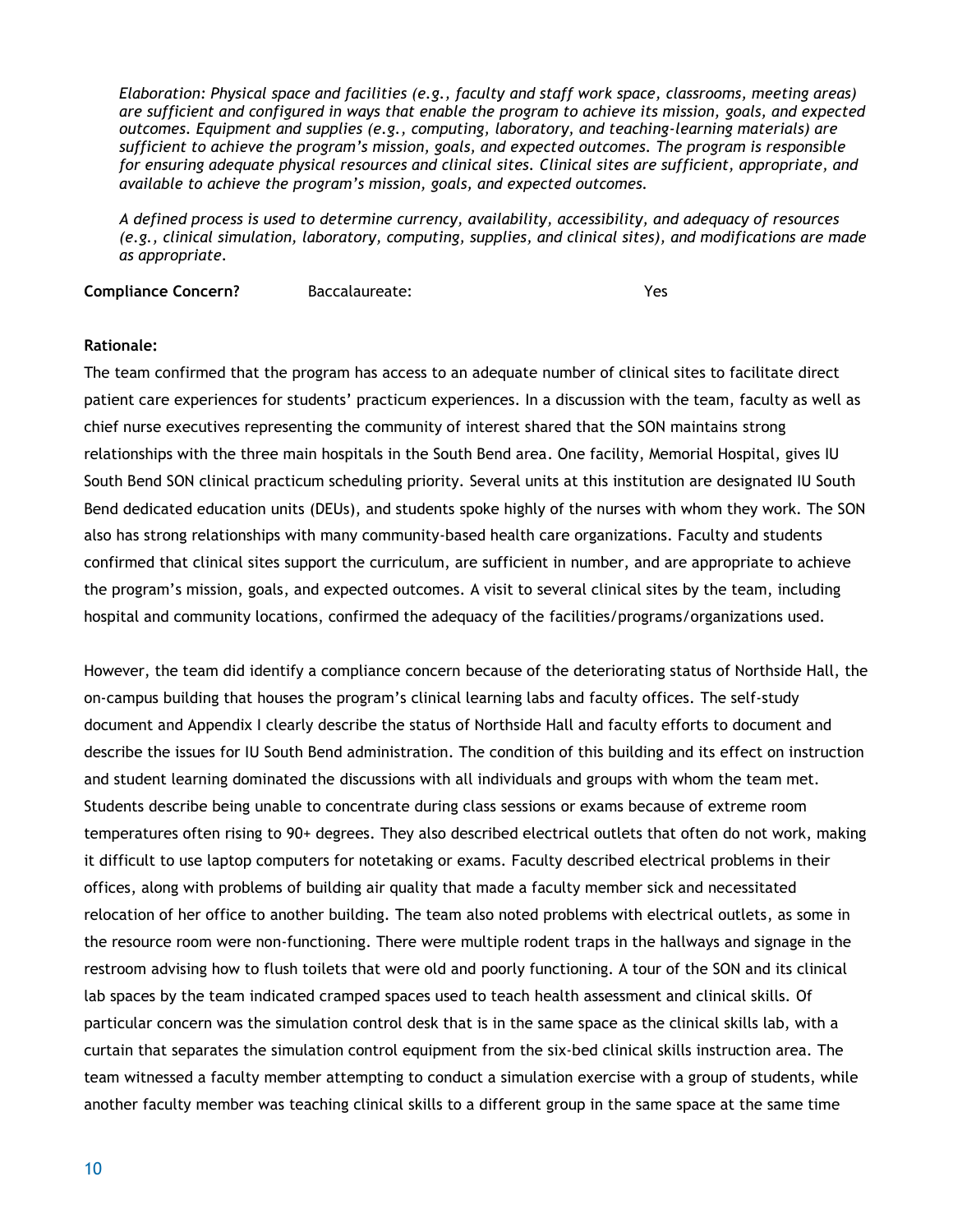and the difficulties each had trying to minimize the distraction from the other group. The SON has one oldermodel SimMan; while faculty expressed the desire to enhance simulation capacity with more and newer equipment, they stated that it is not feasible given the ongoing problems with the building's electrical and heating, ventilation, and air conditioning (HVAC) systems.

The team did learn during its campus tour and confirmed during discussion with the chancellor that work is underway to update the HVAC system for a portion of Northside Hall, which may or may not improve conditions on the fourth floor where the SON is located. The chancellor, interim vice chancellor for academic affairs, vice chancellor for administration and finance, and the dean also shared that efforts are underway to develop a plan for the creation of a new interprofessional simulation space that currently involves site visits to other simulation centers within the IU system and discussions with community stakeholders. There is a goal of making some key strategic decisions regarding simulation within the next six months, but the team was not told of any plans to address the physical space issues involving faculty offices.

#### **II-C. Academic support services are sufficient to meet program and student needs and are evaluated on a regular basis.**

*Elaboration: Academic support services, which may include library, technology, distance education support, research support, and admission and advising services, foster achievement of program outcomes. A defined process is used for regular review of academic support services, and improvements are made as appropriate.*

**Compliance Concern?** Baccalaureate: No

#### **Rationale:**

The team found the program to be in compliance because academic support services are sufficient to meet program and student needs. Meetings with staff from a sampling of academic support services including university information technology services, the Franklin D. Shurz Library, student financial aid, and DCHS academic advising revealed that SON faculty have a close working relationship with all support service personnel on the campus to ensure the success of nursing students. Support services are regularly reviewed by SON faculty who work with support service personnel to make decisions to change or enhance services/resources as needed. Given that many students admitted to IU South Bend and the nursing program come from an economically disadvantaged background, every effort is made to inform them of resources that may limit the financial burden of attending college. For example, IU South Bend informs students of discounts on computer purchases, no-cost software options, and the opportunity to apply for five named scholarships for nursing that provide funding to approximately 25 students.

#### **II-D. The chief nurse administrator of the nursing unit:**

- **is a registered nurse (RN);**
- **holds a graduate degree in nursing;**
- **holds a doctoral degree if the nursing unit offers a graduate program in nursing;**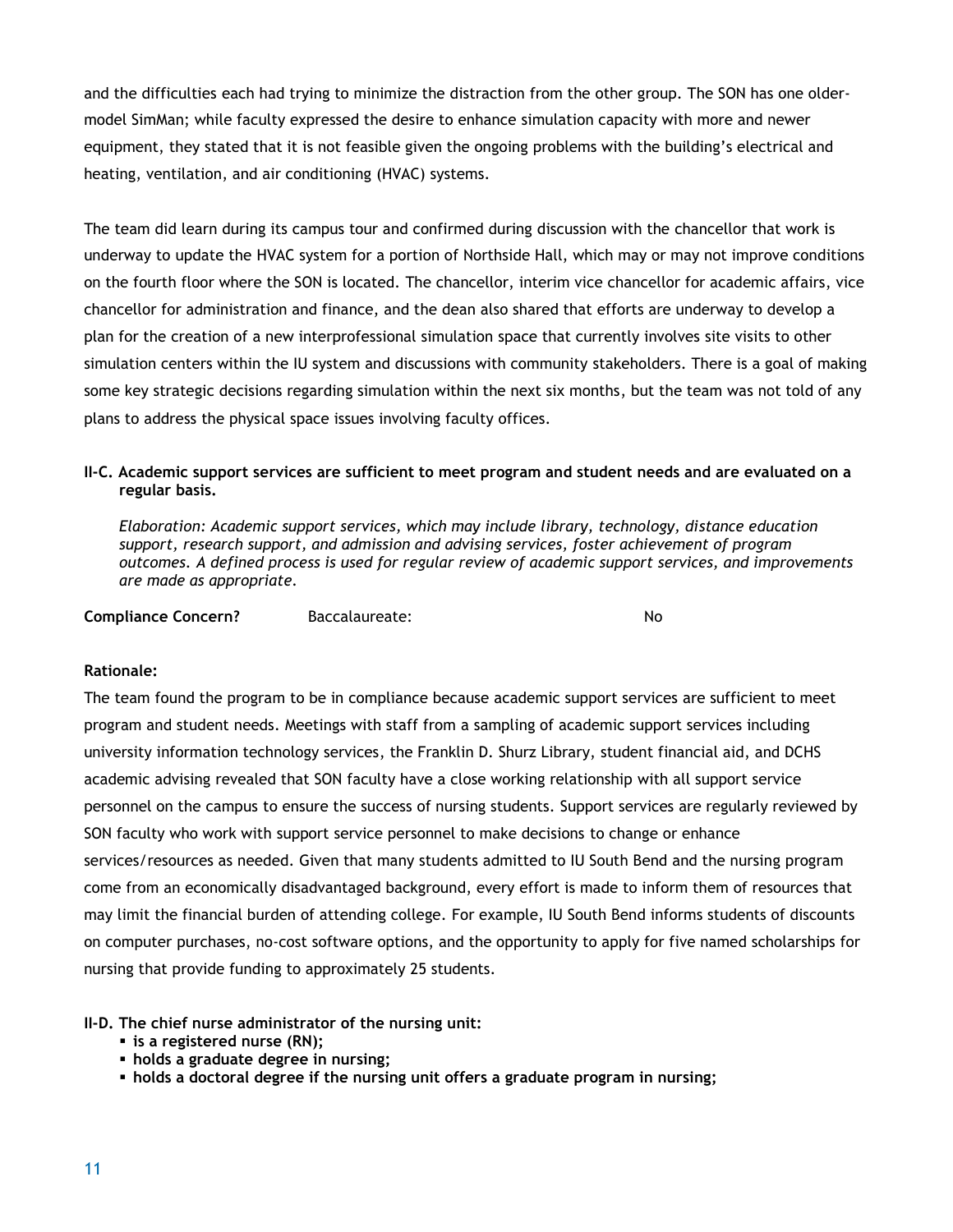- **Example 3 is vested with the administrative authority to accomplish the mission, goals, and expected program outcomes; and**
- **provides effective leadership to the nursing unit in achieving its mission, goals, and expected program outcomes.**

*Elaboration: The administrative authority of the chief nurse administrator is comparable to that of chief administrators of similar units in the institution. He or she consults, as appropriate, with faculty and other communities of interest to make decisions to accomplish the mission, goals, and expected program outcomes. The chief nurse administrator is an effective leader of the nursing unit.* 

**Compliance Concern?** Baccalaureate: No

#### **Rationale:**

The chief nurse administrator holds the title of assistant dean for nursing. The SON makes up 50% of the DCHS, with the assistant dean for nursing being one of two faculty in the DCHS with the title of assistant dean that also serve on the senior leadership team for the DCHS. At present, this position is held by a member of the faculty appointed in 2019 to assume the assistant dean for nursing's responsibilities in an interim capacity. The team found the program to be in compliance because the interim assistant dean for nursing is licensed to practice nursing in Indiana and holds a PhD in nursing. A member of the IU South Bend SON faculty since 2009, the interim assistant dean for nursing is knowledgeable of the SON and the university. The dean for the DCHS confirmed to the team that a search is underway to hire a permanent faculty member to serve as the assistant dean for nursing, with a goal to have a hiring decision by the end of the Spring 2020 semester.

In the short time she has served in the role, the interim assistant dean for nursing has conducted a faculty salary analysis, worked with faculty to implement a new BSN curriculum, and has been successful in implementing a peer mentor program in the SON. The peer mentor program provides course tutoring for nursing students who are "less prepared for the rigors of nursing" or those who are struggling with specific course content. In a meeting with students, those invited to serve as tutors in this work-study program shared how honored they were to be asked to serve in this capacity. Student participants in the peer tutoring program were extremely complimentary of the program and grateful for the assistance provided that helped them to pass a course.

#### **II-E. Faculty are:**

- **sufficient in number to accomplish the mission, goals, and expected program outcomes;**
- **academically prepared for the areas in which they teach; and**
- **experientially prepared for the areas in which they teach.**

*Elaboration: The faculty (full-time, part-time, adjunct, tenured, non-tenured, or other) for each degree and post-graduate APRN certificate program are sufficient in number and qualifications to achieve the mission, goals, and expected program outcomes. The program defines faculty workloads. Faculty-tostudent ratios provide adequate supervision and evaluation and meet or exceed the requirements of regulatory agencies and professional nursing standards and guidelines.* 

*Faculty are academically prepared for the areas in which they teach. Academic preparation of faculty includes degree specialization, specialty coursework, or other preparation sufficient to address the major*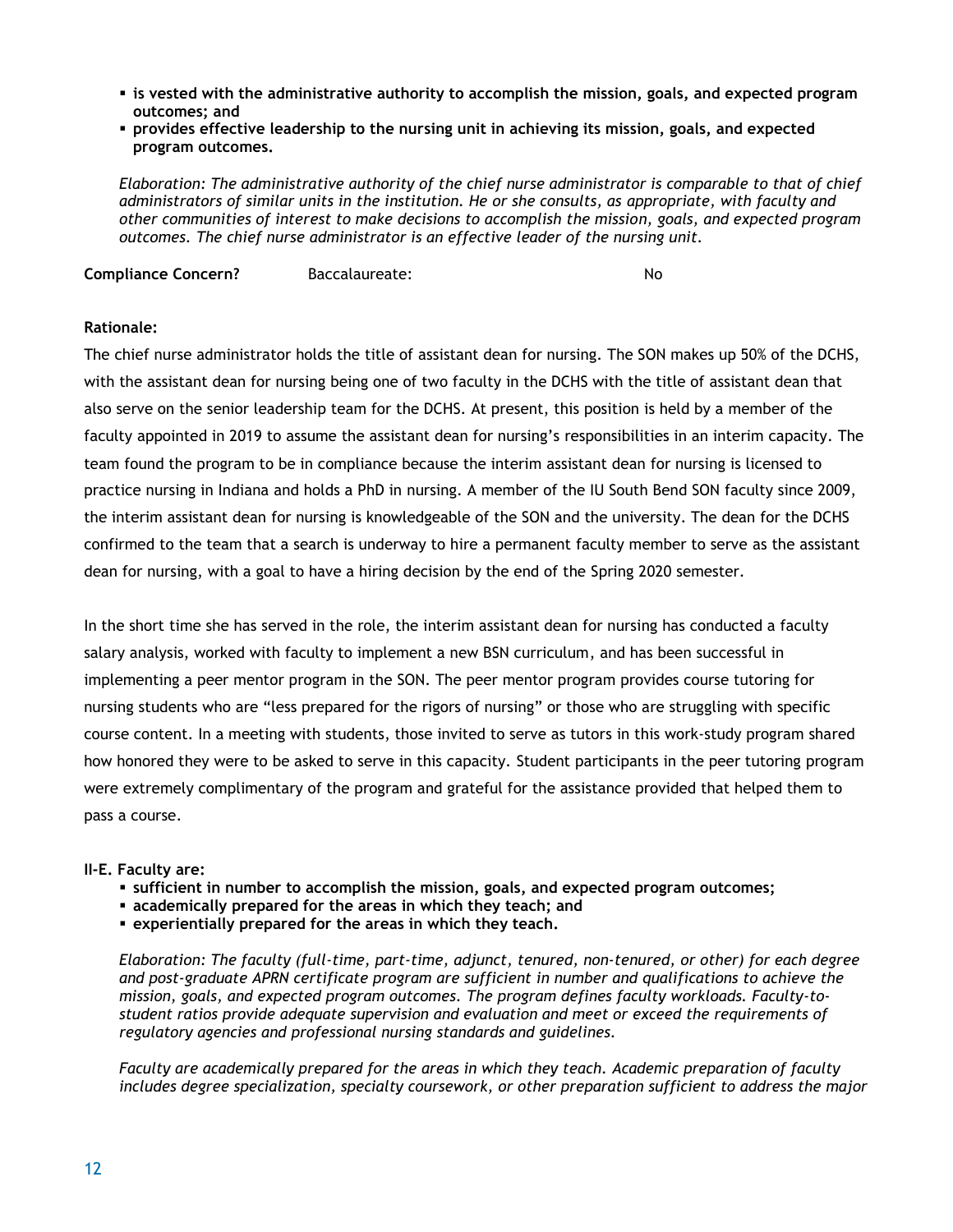*concepts included in courses they teach. Faculty teaching in the nursing program have a graduate degree. The program provides a justification for the use of any faculty who do not have a graduate degree.* 

*Faculty who are nurses hold current RN licensure. Faculty teaching in clinical/practicum courses are experienced in the clinical area of the course and maintain clinical expertise. Clinical expertise may be maintained through clinical practice or other avenues. Faculty teaching in advanced practice clinical courses meet certification and practice requirements as specified by the relevant regulatory and specialty bodies. Advanced practice nursing tracks are directly overseen by faculty who are nationally certified in that same population-focused area of practice in roles for which national certification is available.*

**Compliance Concern?** Baccalaureate: No

#### **Rationale:**

The team found the program to be in compliance because faculty are sufficient in number to accomplish the mission, goals, and expected program outcomes, given the traditional BSN enrollment of 137 students and RN-BSN enrollment of 44 students. There are 17 full-time faculty with a wide range of nursing practice experience; 16 out of 17 have an earned MSN and 8 out of 17 hold a PhD/DNP. One full-time faculty member is currently enrolled in an MSN program. Faculty confirmed to the team that their teaching assignments are in keeping with their clinical area of expertise and practice/specialty interest. Professional practice and continuing education opportunities enable the faculty to remain experientially qualified for the areas in which they teach.

#### **II-F. Preceptors (e.g., mentors, guides, coaches), if used by the program as an extension of faculty, are academically and experientially qualified for their role.**

*This key element is not applicable to a degree or certificate program that does not use preceptors.* 

*Elaboration: The roles and performance expectations for preceptors with respect to teaching, supervision, and student evaluation are:*

- *clearly defined and communicated to preceptors;*
- *congruent with the mission, goals, and expected student outcomes;*
- *congruent with relevant professional nursing standards and guidelines; and*
- *reviewed periodically and revised as appropriate.*

*Preceptors have the expertise to support student achievement of expected outcomes. The program ensures that preceptor performance meets expectations.*

**Compliance Concern?** Baccalaureate: No

#### **Rationale:**

The team found the program to be in compliance because the IU South Bend SON only uses preceptors (clinical instructors) in a DEU model to facilitate clinical learning for the medical-surgical nursing and nursing capstone courses. Faculty stated that every effort is made by clinical units to secure DEU preceptors that have a BSN and three years of clinical experience (a guideline established by the Indiana State Board of Nursing). In 2018, 86% of preceptors met both the education and practice requirement, but more typically and because of staff turnover at the hospitals, preceptors will have either an earned BSN or three years of practice experience. Clinical site visits by the team to hospital units hosting an IU South Bend DEU confirmed that preceptors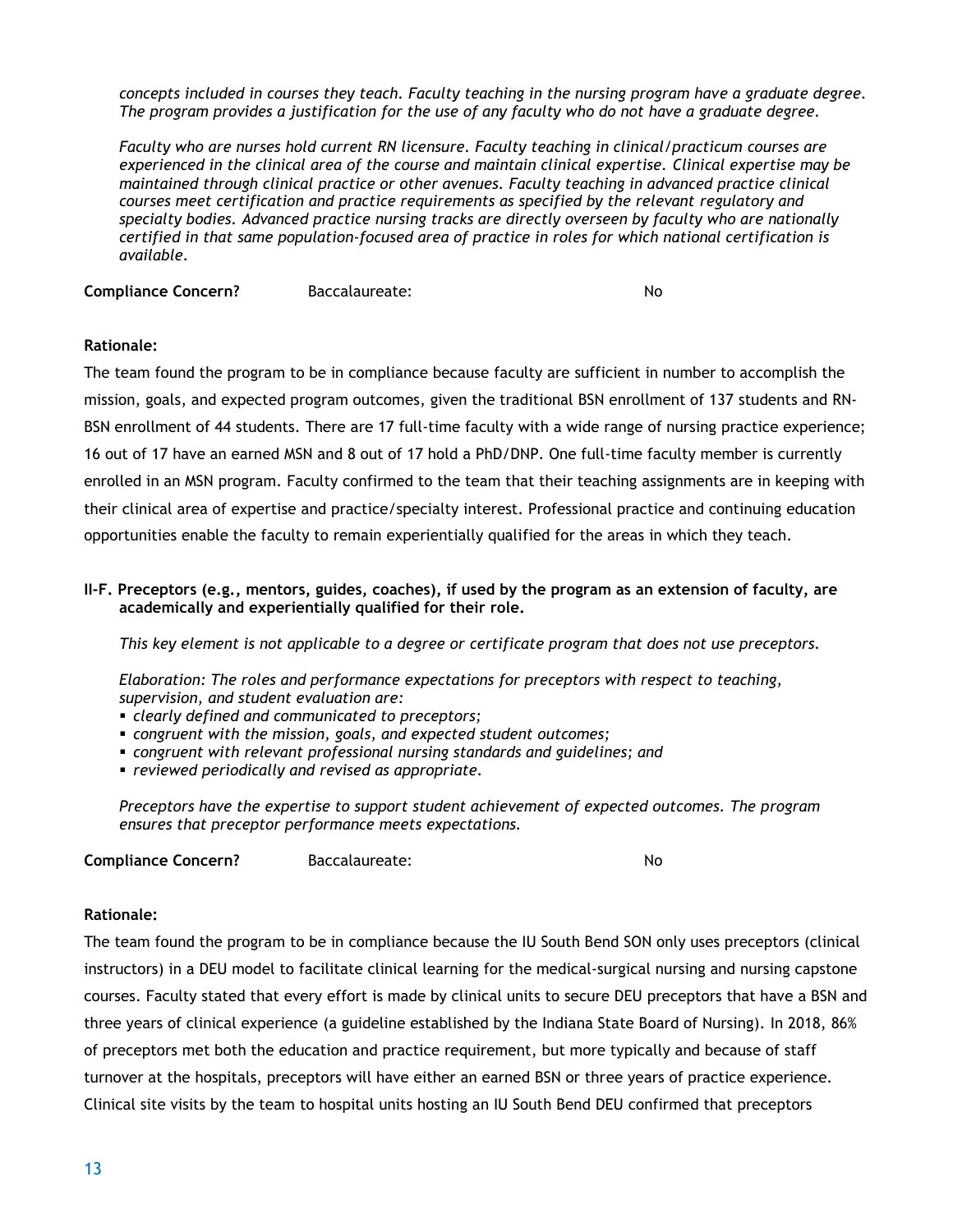receive a copy of the course syllabus, are knowledgeable of clinical objectives, and are oriented to their role by program faculty. When students are on the clinical unit, program faculty are present, conduct individual student conferences, serve as a liaison/resource for preceptors, and receive feedback from preceptors to allow for ongoing student evaluation.

**II-G. The parent institution and program provide and support an environment that encourages faculty teaching, scholarship, service, and practice in keeping with the mission, goals, and expected faculty outcomes.** 

*Elaboration: Institutional support is available to promote faculty outcomes congruent with defined expectations of the faculty role (full-time, part-time, adjunct, tenured, non-tenured, or other) and in support of the mission, goals, and expected faculty outcomes.* 

- *Faculty have opportunities for ongoing development in teaching.*
- *If scholarship is an expected faculty outcome, the institution provides resources to support faculty scholarship.*
- *If service is an expected faculty outcome, expected service is clearly defined and supported.*
- *If practice is an expected faculty outcome, opportunities are provided for faculty to maintain practice competence.*
- *Institutional support ensures that currency in clinical practice is maintained for faculty in roles that require it.*

**Compliance Concern?** Baccalaureate: No

#### **Rationale:**

The team found the program to be in compliance because there is institutional support for faculty development. As noted in the self-study document and confirmed in conversation with the dean, funding is available within the DCHS budget to support faculty and staff professional development. The team also learned from the interim vice chancellor for academic affairs that faculty can apply for professional development money from funds maintained by that office. The University Center for Excellence in Teaching is also a valuable resource for faculty, who confirmed use of the center staff when updating courses and transitioning courses to online delivery. The interim assistant dean for nursing and faculty confirmed that the institution does support community/professional service and maintenance of clinical practice (with approval).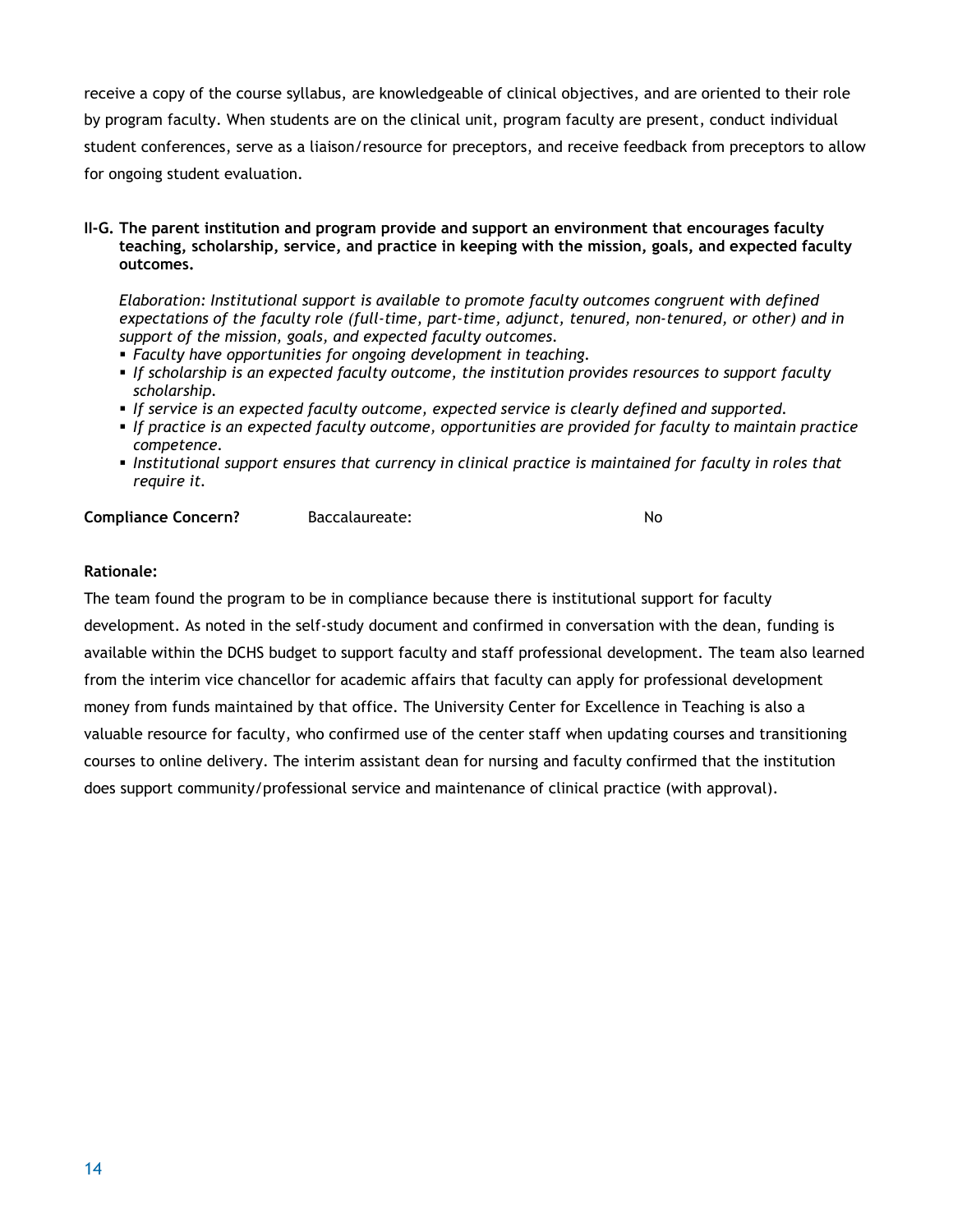## **Standard III Program Quality: Curriculum and Teaching-Learning Practices**

The curriculum is developed in accordance with the program's mission, goals, and expected student outcomes. The curriculum reflects professional nursing standards and guidelines and the needs and expectations of the community of interest. Teaching-learning practices are congruent with expected student outcomes. The environment for teaching-learning fosters achievement of expected student outcomes.

This standard is met for the baccalaureate degree nursing program.

- **III-A. The curriculum is developed, implemented, and revised to reflect clear statements of expected student outcomes that:**
	- **are congruent with the program's mission and goals;**
	- **are congruent with the roles for which the program is preparing its graduates; and**
	- **consider the needs of the program–identified community of interest.**

*Elaboration: Curricular objectives (e.g., course, unit, and/or level objectives or competencies as identified by the program) provide clear statements of expected learning that relate to student outcomes. Expected outcomes relate to the roles for which students are being prepared.* 

**Compliance Concern?** Baccalaureate: No

#### **Rationale:**

The team found the program to be in compliance because the traditional and RN-BSN curricula were developed in accordance with the nursing program's mission, goals, and expected student outcomes. The mission and program outcomes are the same for both BSN tracks at IU South Bend and for all nursing programs in the Indiana University system. The SON's mission is clearly stated on page 2 of the 2019-2020 BSN student handbook as follows: "*Indiana University South Bend School of Nursing prepares holistic, caring, ethical professional nurses who respect the uniqueness of each individual. Graduates of this program provide safe competent nursing care to meet the healthcare needs of the individual, family and community. Our nursing graduates function in cohesive healthcare teams using critically evaluated evidence. The School of Nursing values compassion, moral integrity, respect, inclusivity, and service to others.*"

The nine BSN program outcomes are also clearly stated on page 13 of the 2019-2020 BSN student handbook. Students confirmed that they are familiar with the SON student handbook and its content, including the BSN program outcomes. Table III-A-1 of the self-study document provides evidence of how each program outcome is linked to the mission and examples of course outcomes that are directly linked to the program outcomes and the mission. The team reviewed course syllabi in the traditional and RN-BSN tracks and confirmed that course outcomes in both tracks are congruent with SON program outcomes. Course content in the traditional BSN curriculum prepares graduates to practice as generalist RNs. Course content in the RN-BSN curriculum prepares graduates to enhance the professional role of practicing RNs, prepares them for leadership roles, and prepares them for graduate study. Meetings with students, faculty, and stakeholders confirmed that IU South Bend students are well-prepared for their clinical experiences and that students transition well into practice when they are hired by employers once they graduate. Employers who attended the community of interest meeting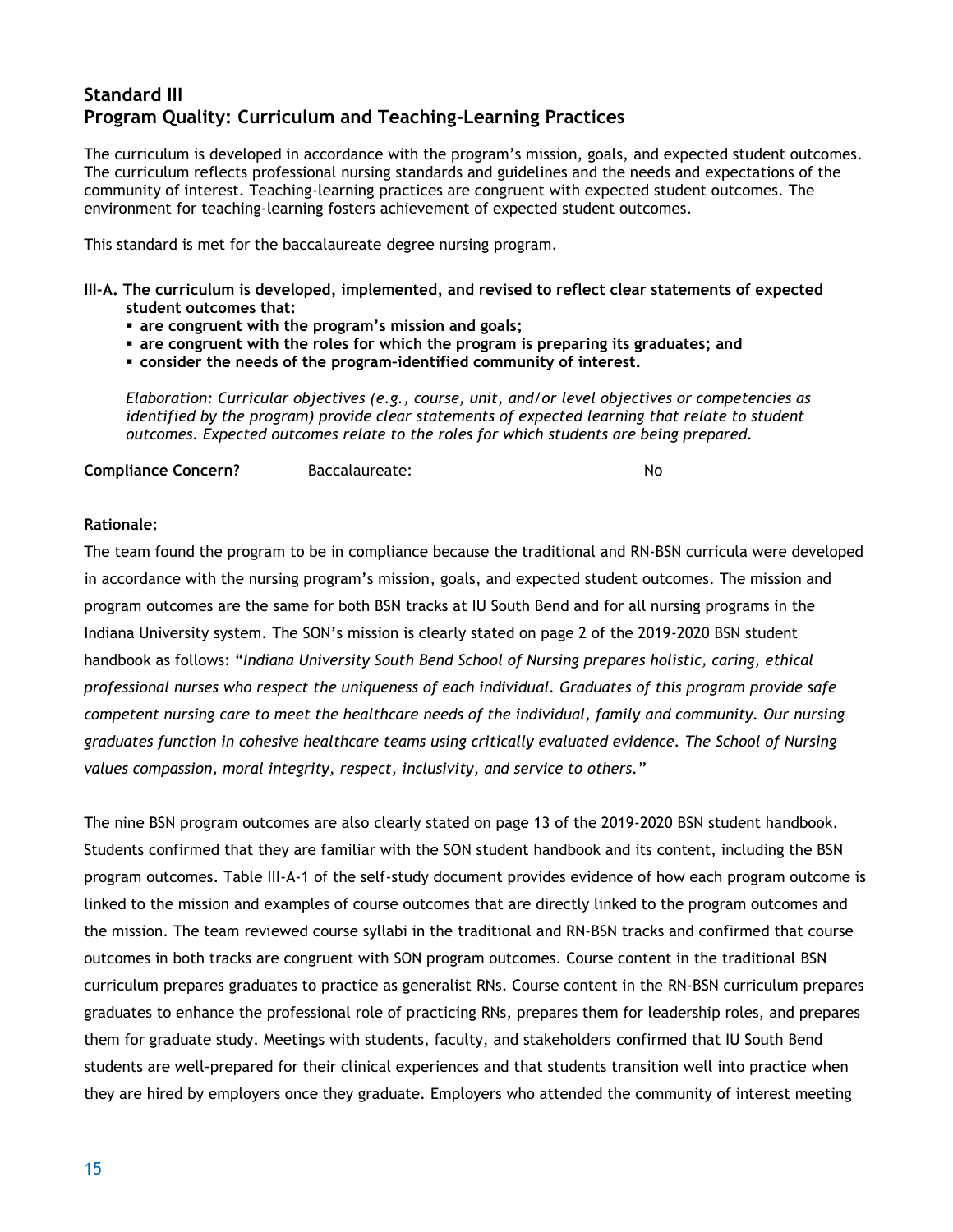stated that they "are thrilled to hire IU South Bend graduates" because of their consistent high quality and professional values.

#### **III-B. Baccalaureate curricula are developed, implemented, and revised to reflect relevant professional nursing standards and guidelines, which are clearly evident within the curriculum and within the expected student outcomes (individual and aggregate). Baccalaureate program curricula incorporate**  *The Essentials of Baccalaureate Education for Professional Nursing Practice* **(AACN, 2008).**

*This key element is not applicable if the baccalaureate degree program is not under review for accreditation.*

*Elaboration: The baccalaureate degree program incorporates professional nursing standards and guidelines relevant to that program and each track offered. The program clearly demonstrates where and how content, knowledge, and skills required by identified sets of standards are incorporated into the curriculum.* 

| <b>Compliance Concern?</b> | Baccalaureate: | No |
|----------------------------|----------------|----|
|                            |                |    |

#### **Rationale:**

The traditional BSN and RN-BSN curricula were recently revised and are in the process of being implemented. The team found the program to be in compliance because curricula were developed, implemented, and revised to reflect relevant professional nursing standards and guidelines, specifically the *Baccalaureate Essentials* and the *QSEN Competencies.* All syllabi reviewed by the team clearly stated the content, knowledge, and skills taught in the course and linked them to the BSN program outcomes, the *Baccalaureate Essentials*, and/or the *QSEN Competencies* accordingly. For example, content in H355 Data Analysis in Clinical Practice and Healthcare Research links the course competency "Interpreting findings from data analysis for application to clinical practice" to BSN program outcome #1 ("A critical thinker who demonstrates intellectual engagement and uses evidence as a basis for clinical reasoning and decision-making") and Baccalaureate Essential I: Liberal Education for Baccalaureate Generalist Nursing Practice, Baccalaureate Essential III: Scholarship for Evidence-Based Practice, and Baccalaureate Essential IV: Information Management and Application of Patient Care Technology. Content in S471 Restorative Health Related to Multi-System Failure is linked to BSN program outcome #3 ("A knowledgeable care coordinator who facilitates access to resources across the continuum of healthcare environments in order to meet the evolving healthcare needs of individuals, families, communities, and populations"), the QSEN competency of patient-centered care, and Baccalaureate Essential VII: Clinical Prevention and Population Health. Preceptors at clinical sites visited by the team confirmed that they were provided with the course syllabus and clinical skills students are expected to learn. Students confirmed that content taught in didactic courses is linked to and reinforced in clinical practice.

**III-C. Master's curricula are developed, implemented, and revised to reflect relevant professional nursing standards and guidelines, which are clearly evident within the curriculum and within the expected student outcomes (individual and aggregate).**

▪ **Master's program curricula incorporate professional standards and guidelines as appropriate.**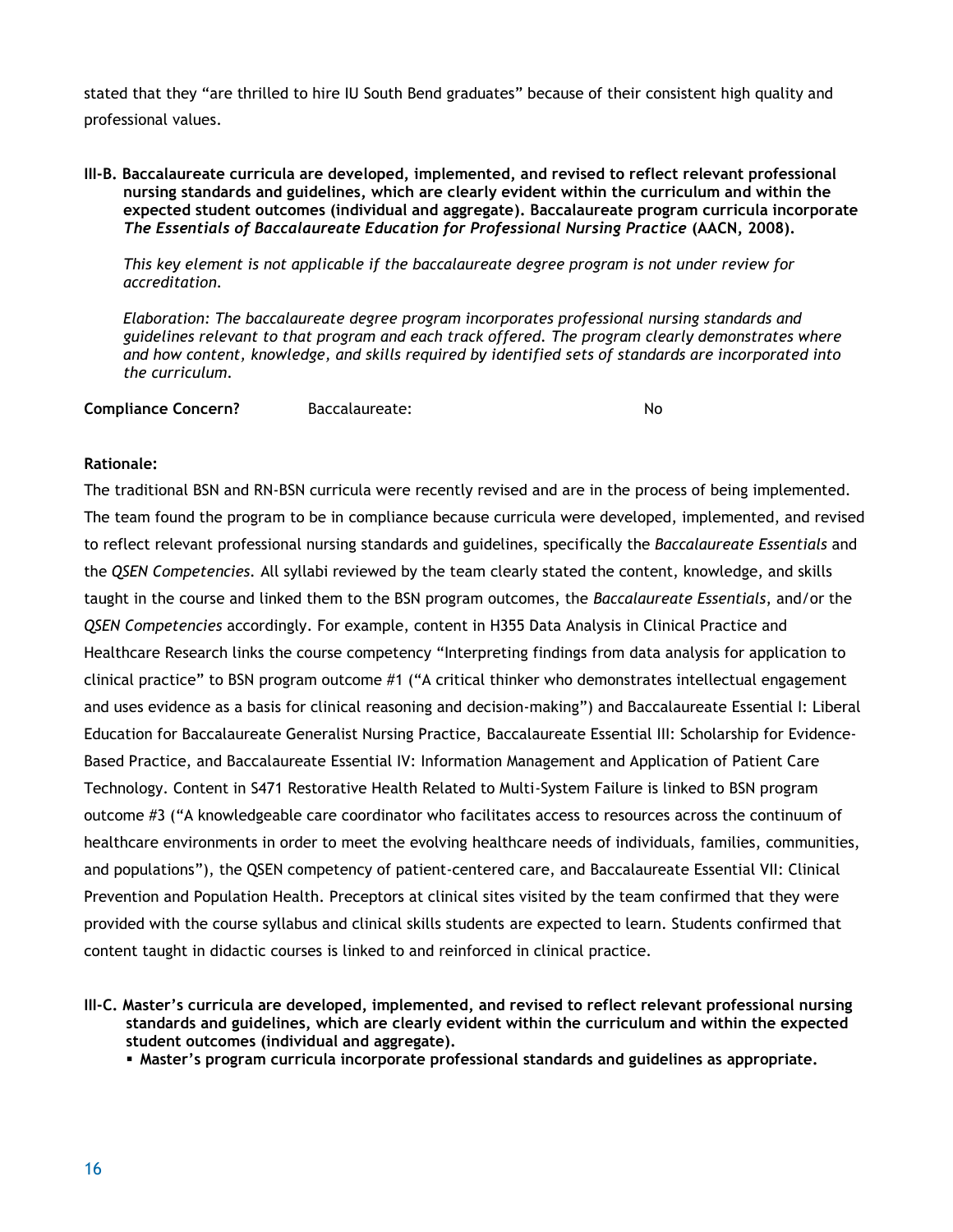- **a. All master's degree programs incorporate** *The Essentials of Master's Education in Nursing*  **(AACN, 2011) and additional relevant professional standards and guidelines as identified by the program.**
- **b. All master's degree programs that prepare nurse practitioners incorporate** *Criteria for Evaluation of Nurse Practitioner Programs* **(NTF, 2016).**
- **Graduate-entry master's program curricula incorporate** *The Essentials of Baccalaureate Education for Professional Nursing Practice* **(AACN, 2008) and appropriate graduate program standards and guidelines.**

*This key element is not applicable if the master's degree program is not under review for accreditation.*

*Elaboration: The master's degree program incorporates professional nursing standards and guidelines relevant to that program and each track offered. The program clearly demonstrates where and how content, knowledge, and skills required by identified sets of standards are incorporated into the curricula.* 

*Master's degree APRN education programs (i.e., clinical nurse specialist, nurse anesthesia, nurse midwife, and nurse practitioner) incorporate separate comprehensive graduate-level courses to address the APRN core, defined as follows:*

- *Advanced physiology/pathophysiology, including general principles that apply across the lifespan;*
- Advanced health assessment, which includes assessment of all human systems, advanced assessment *techniques, concepts and approaches; and*
- *Advanced pharmacology, which includes pharmacodynamics, pharmacokinetics, and pharmacotherapeutics of all broad categories of agents.*

*Additional APRN core content specific to the role and population is integrated throughout the other role and population-focused didactic and clinical courses.* 

*Master's degree programs that have a direct care focus but are not APRN education programs (e.g., nurse educator and clinical nurse leader) incorporate graduate-level content addressing the APRN core. These programs are not required to offer this content as three separate courses.*

**Compliance Concern?** Master's: Not Applicable Master's:

#### **Rationale:**

This key element is not applicable, as a master's degree program is not under review.

- **III-D. DNP curricula are developed, implemented, and revised to reflect relevant professional nursing standards and guidelines, which are clearly evident within the curriculum and within the expected student outcomes (individual and aggregate).**
	- **DNP program curricula incorporate professional standards and guidelines as appropriate.** 
		- **a. All DNP programs incorporate** *The Essentials of Doctoral Education for Advanced Nursing Practice* **(AACN, 2006) and additional relevant professional standards and guidelines if identified by the program***.*
		- **b. All DNP programs that prepare nurse practitioners incorporate** *Criteria for Evaluation of Nurse Practitioner Programs* **(NTF, 2016).**
	- **Graduate-entry DNP program curricula incorporate** *The Essentials of Baccalaureate Education for Professional Nursing Practice* **(AACN, 2008) and appropriate graduate program standards and guidelines.**

*This key element is not applicable if the DNP program is not under review for accreditation.*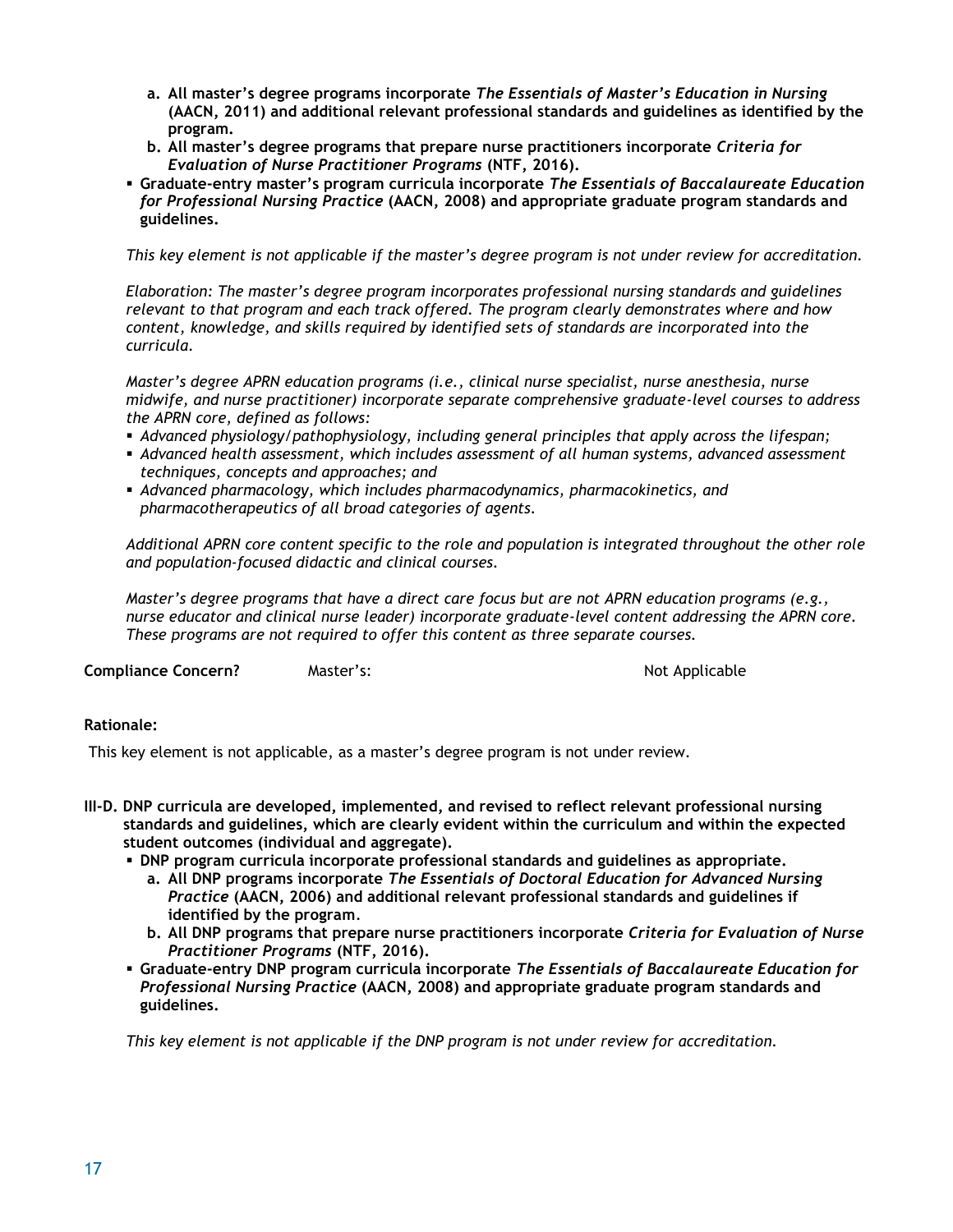*Elaboration: The DNP program incorporates professional nursing standards and guidelines relevant to that program and each track offered. The program clearly demonstrates where and how content, knowledge, and skills required by identified sets of standards are incorporated into the curricula.* 

*DNP APRN education programs (i.e., clinical nurse specialist, nurse anesthesia, nurse midwife, and nurse practitioner) incorporate separate comprehensive graduate-level courses to address the APRN core, defined as follows:*

- *Advanced physiology/pathophysiology, including general principles that apply across the lifespan;*
- *Advanced health assessment, which includes assessment of all human systems, advanced assessment techniques, concepts and approaches; and*
- *Advanced pharmacology, which includes pharmacodynamics, pharmacokinetics, and pharmacotherapeutics of all broad categories of agents.*

*Additional APRN core content specific to the role and population is integrated throughout the other role and population-focused didactic and clinical courses.* 

*Separate courses in advanced physiology/pathophysiology, advanced health assessment, and advanced pharmacology are not required for students enrolled in post-master's DNP programs who hold current national certification as advanced practice nurses, unless the program deems this necessary.*

**Compliance Concern?** DNP: DNP: Not Applicable

#### **Rationale:**

This key element is not applicable, as a DNP program is not under review.

**III-E. Post-graduate APRN certificate program curricula are developed, implemented, and revised to reflect relevant professional nursing standards and guidelines, which are clearly evident within the curriculum and within the expected student outcomes (individual and aggregate). Post-graduate APRN certificate programs that prepare nurse practitioners incorporate** *Criteria for Evaluation of Nurse Practitioner Programs* **(NTF, 2016).**

*This key element is not applicable if the post-graduate APRN certificate program is not under review for accreditation.*

*Elaboration: The post-graduate APRN certificate program incorporates professional nursing standards and guidelines relevant to that program and each track offered. The program clearly demonstrates where and how content, knowledge, and skills required by identified sets of standards are incorporated into the curricula.* 

*APRN education programs (i.e., clinical nurse specialist, nurse anesthesia, nurse midwife, and nurse practitioner) incorporate separate comprehensive graduate-level courses to address the APRN core, defined as follows:*

- *Advanced physiology/pathophysiology, including general principles that apply across the lifespan;*
- *Advanced health assessment, which includes assessment of all human systems, advanced assessment techniques, concepts and approaches; and*
- *Advanced pharmacology, which includes pharmacodynamics, pharmacokinetics, and pharmacotherapeutics of all broad categories of agents.*

*Additional APRN core content specific to the role and population is integrated throughout the other role- and population-focused didactic and clinical courses.* 

*Separate courses in advanced physiology/pathophysiology, advanced health assessment, and advanced pharmacology are not required for certificate students who have already completed such courses, unless the program deems this necessary.*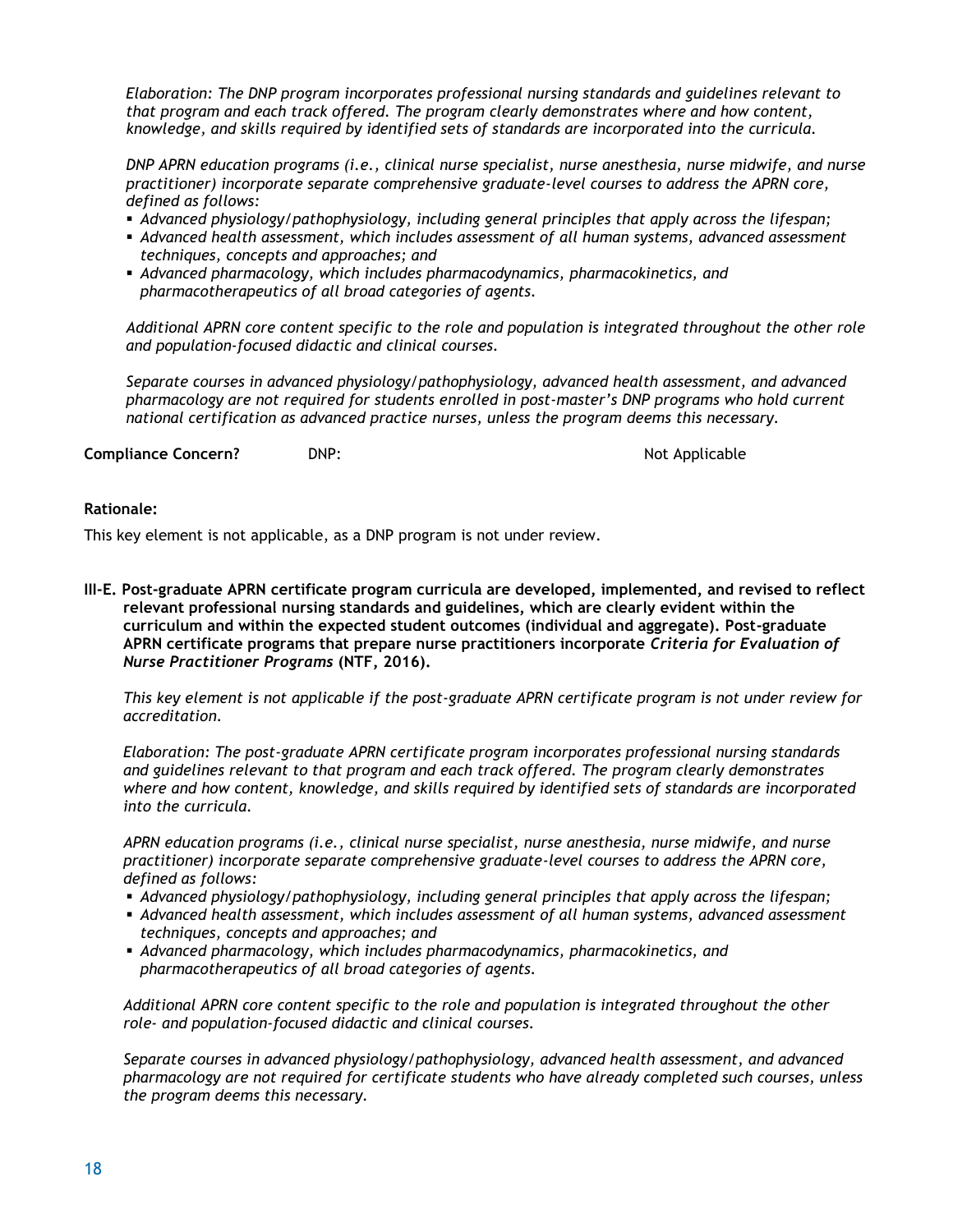**Compliance Concern?** Post-graduate APRN certificate: Not Applicable

#### **Rationale:**

This key element is not applicable, as a post-graduate APRN certificate program is not under review.

**III-F. The curriculum is logically structured to achieve expected student outcomes.**

- **Baccalaureate curricula build on a foundation of the arts, sciences, and humanities.**
- **Master's curricula build on a foundation comparable to baccalaureate-level nursing knowledge.**
- **. DNP** curricula build on a baccalaureate and/or master's foundation, depending on the level of **entry of the student.**
- **Post-graduate APRN certificate programs build on graduate-level nursing competencies and knowledge base.**

*Elaboration: Baccalaureate degree programs demonstrate that knowledge from courses in the arts, sciences, and humanities is incorporated into nursing practice. Graduate-entry programs in nursing incorporate the generalist knowledge common to baccalaureate nursing education as delineated in* The Essentials of Baccalaureate Education for Professional Nursing Practice *(AACN, 2008) as well as advanced nursing knowledge.* 

*Graduate programs are clearly based on a foundation comparable to a baccalaureate degree in nursing. Graduate programs delineate how students who do not have a baccalaureate degree in nursing acquire the knowledge and competencies comparable to baccalaureate education in nursing as a foundation for advanced nursing education. Programs that move students from basic nursing preparation (e.g., associate degree or diploma education) to a graduate degree demonstrate how these students acquire the baccalaureate-level knowledge and competencies delineated in* The Essentials of Baccalaureate Education for Professional Nursing Practice *(AACN, 2008), even if they do not award a baccalaureate degree in nursing in addition to the graduate degree.* 

*DNP programs, whether post-baccalaureate or post-master's, demonstrate how students acquire the doctoral-level knowledge and competencies delineated in* The Essentials of Doctoral Education for Advanced Nursing Practice *(AACN, 2006). If the program awards the master's degree as part of the DNP program, the program demonstrates how students acquire the master's-level knowledge and competencies delineated in* The Essentials of Master's Education in Nursing *(AACN, 2011) and, if applicable,* Criteria for Evaluation of Nurse Practitioner Programs *(NTF, 2016)*.

*The program provides a rationale for the sequence of the curriculum for each program.* 

**Compliance Concern?** Baccalaureate: No

### **Rationale:**

The team found the program to be in compliance because BSN curricula are logically structured to achieve expected student outcomes and build on a foundation of the arts, sciences, and humanities. In the traditional BSN curriculum, students complete general education courses such as English, math, psychology, public speaking, ethics, the sciences, and art during the freshman and sophomore years. The junior and senior years focus on nursing-specific courses logically progressing from basic and fundamental concepts and content to complex concepts and content. Course content in syllabi reviewed was clearly linked to course learning outcomes and BSN program outcomes. The team reviewed a sample student degree map that confirmed the logical sequence of courses taken by students in the traditional track. Students in the RN-BSN track must have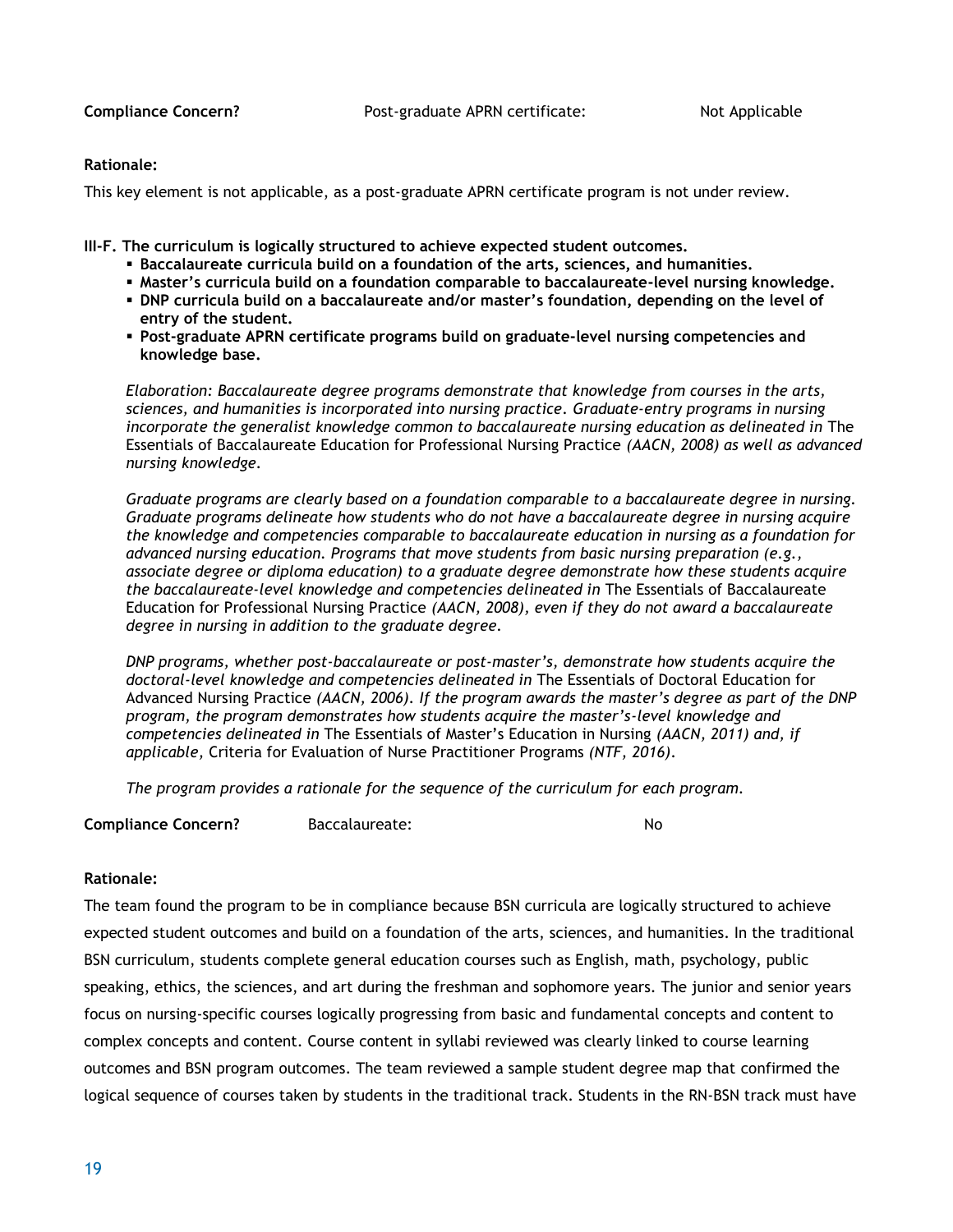completed all general education and prerequisite courses prior to admission. They begin with B331 Transition to Baccalaureate Nursing Practice in the first semester as a nursing major and end with R470 Clinical Baccalaureate Nursing Capstone in their last semester. The RN-BSN curriculum emphasizes content such as health policy, data analysis, evidence-based practice, management, and leadership. During the meeting with students, a student currently enrolled in the RN-BSN track confirmed that the curriculum is structured to meet the learning needs of practicing RNs, teach leadership and management skills, and promote professional growth.

**III-G. Teaching-learning practices:**

- **support the achievement of expected student outcomes;**
- **consider the needs and expectations of the identified community of interest; and**
- **expose students to individuals with diverse life experiences, perspectives, and backgrounds.**

*Elaboration: Teaching-learning practices (e.g., simulation, lecture, flipped classroom, case studies) in all environments (e.g., virtual, classroom, clinical experiences, distance education, laboratory) support achievement of expected student outcomes identified in course, unit, and/or level objectives.* 

*Teaching-learning practices are appropriate to the student population (e.g., adult learners, second*language students, students in a post-graduate APRN certificate program), consider the needs of the *program-identified community of interest, and broaden student perspectives.* 

**Compliance Concern?** Baccalaureate: No

#### **Rationale:**

The team found the program to be in compliance because teaching-learning practices support the achievement of expected student outcomes, consider the needs and expectations of the community of interest, and expose students to individuals with diverse life experiences, perspectives, and backgrounds. The team observed groups of students from various levels in simulation experiences, didactic classes, acute care clinical experiences, and community-based clinical experiences. During an observation of a senior-level class, students were actively engaged in an assessment of vital signs, a cardio exercise, and a post-exercise assessment of vital signs. A critical thinking dialogue between faculty and students followed that addressed oxygenation and perfusion in clients with healthy hearts and clients with alterations in cardiac health. The team also observed a junior-level course in fundamentals where the faculty member used the Top Hat program to engage students in responding to questions on the reasons why some of the proposed answers were correct and others were not. Students, faculty, and the community of interest confirmed that teaching-learning practices expose students to individuals with diverse perspectives and backgrounds and broaden student perspectives.

**III-H. The curriculum includes planned clinical practice experiences that:**

- **enable students to integrate new knowledge and demonstrate attainment of program outcomes;**
- **foster interprofessional collaborative practice; and**
- **are evaluated by faculty.**

*Elaboration: To prepare students for a practice profession, each track in each degree program and each track in the post-graduate APRN certificate program affords students the opportunity to develop professional competencies and to integrate new knowledge in practice settings aligned to the*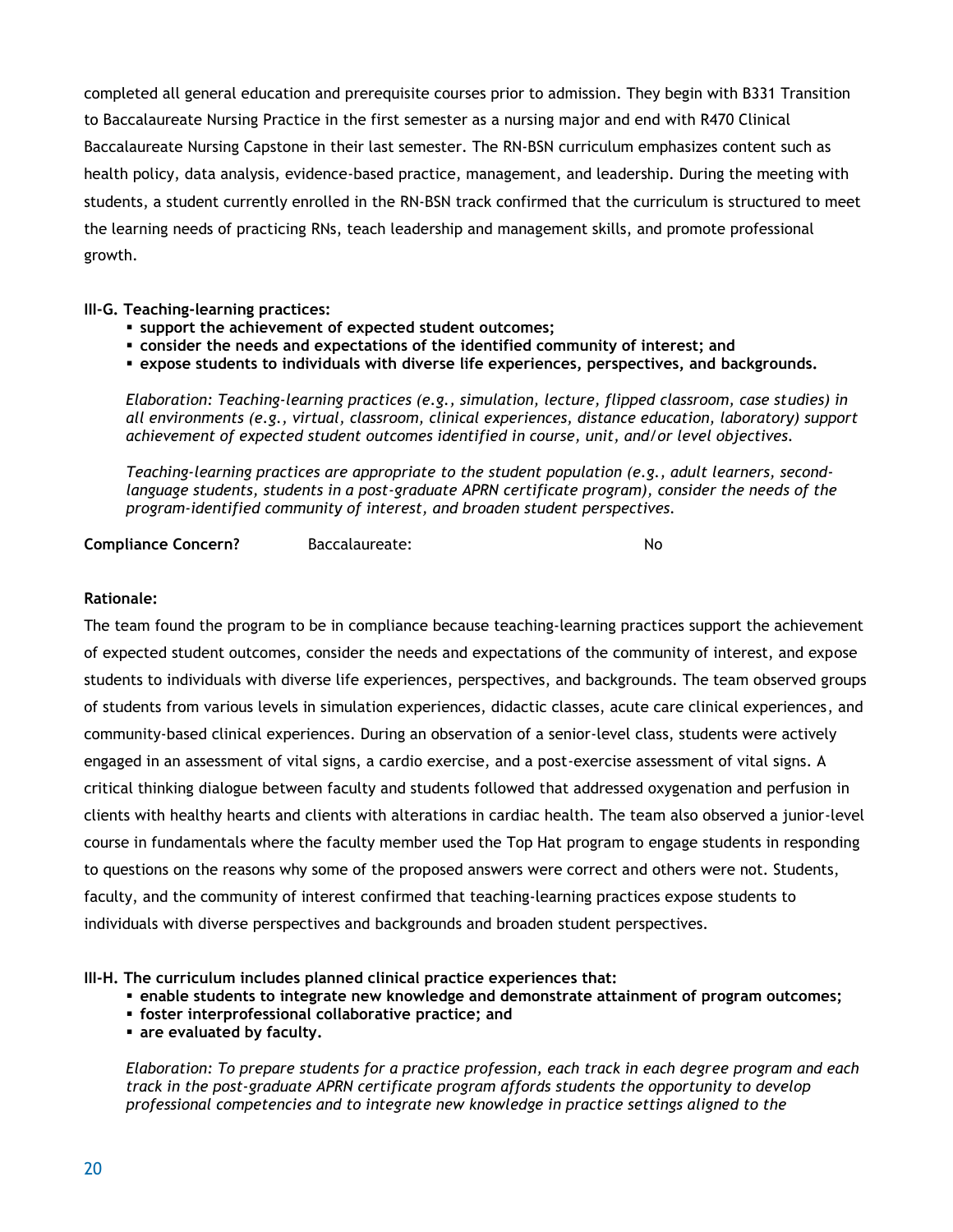*educational preparation. Clinical practice experiences include opportunities for interprofessional collaboration. Clinical practice experiences are provided for students in all programs, including those with distance education offerings. Clinical practice experiences align with student and program outcomes. These experiences are planned, implemented, and evaluated to ensure students are competent to function as members of interprofessional teams at the level for which they are being prepared.*

*Programs that have a direct care focus (including, but not limited to, post-licensure baccalaureate and nurse educator tracks) provide direct care experiences designed to advance the knowledge and expertise of students in a clinical area of practice.* 

**Compliance Concern?** Baccalaureate: No

#### **Rationale:**

The team found the program to be in compliance because planned clinical practice experiences were evident throughout the traditional BSN track and the RN-BSN track. Traditional BSN students described valuable learning experiences, including interprofessional simulation experiences with students from other health professions programs at the university. During the meetings with students and the community of interest, students and stakeholders enthusiastically described numerous positive experiences and outcomes as a result of clinical experiences in DEUs. RN employees and preceptors at clinical facilities provided evidence that they were given the syllabus and a list of clinical skills students were to learn in each respective clinical course. Preceptors provide feedback on student performance to faculty. Students, preceptors, and faculty confirmed that faculty conduct clinical evaluations of student performance and assign grades. In a meeting with the director of the RN-BSN track, the director described the capstone clinical course, which requires students to be precepted by a BSN-prepared nurse and design a clinical project that demonstrates achievement of the BSN program outcomes.

#### **III-I. Individual student performance is evaluated by the faculty and reflects achievement of expected student outcomes. Evaluation policies and procedures for individual student performance are defined and consistently applied.**

*Elaboration: Evaluation of student performance is consistent with expected student outcomes. Grading criteria are clearly defined for each course, communicated to students, and applied consistently. Processes exist by which the evaluation of individual student performance is communicated to students. In instances where preceptors facilitate students' clinical learning experiences, faculty may seek input from preceptors regarding student performance, but ultimately faculty are responsible for evaluation of individual student outcomes. The requirement for evaluation of student clinical performance by qualified faculty applies to all students in all programs. Faculty evaluation of student clinical performance may be accomplished through a variety of mechanisms.*

**Compliance Concern?** Baccalaureate: No

#### **Rationale:**

The team found the program to be in compliance because course syllabi reviewed by the team clearly described a university-wide grading standard that is consistently applied to all students in the Indiana University system. Assignments are evaluated and graded by course faculty using assignment-specific rubrics,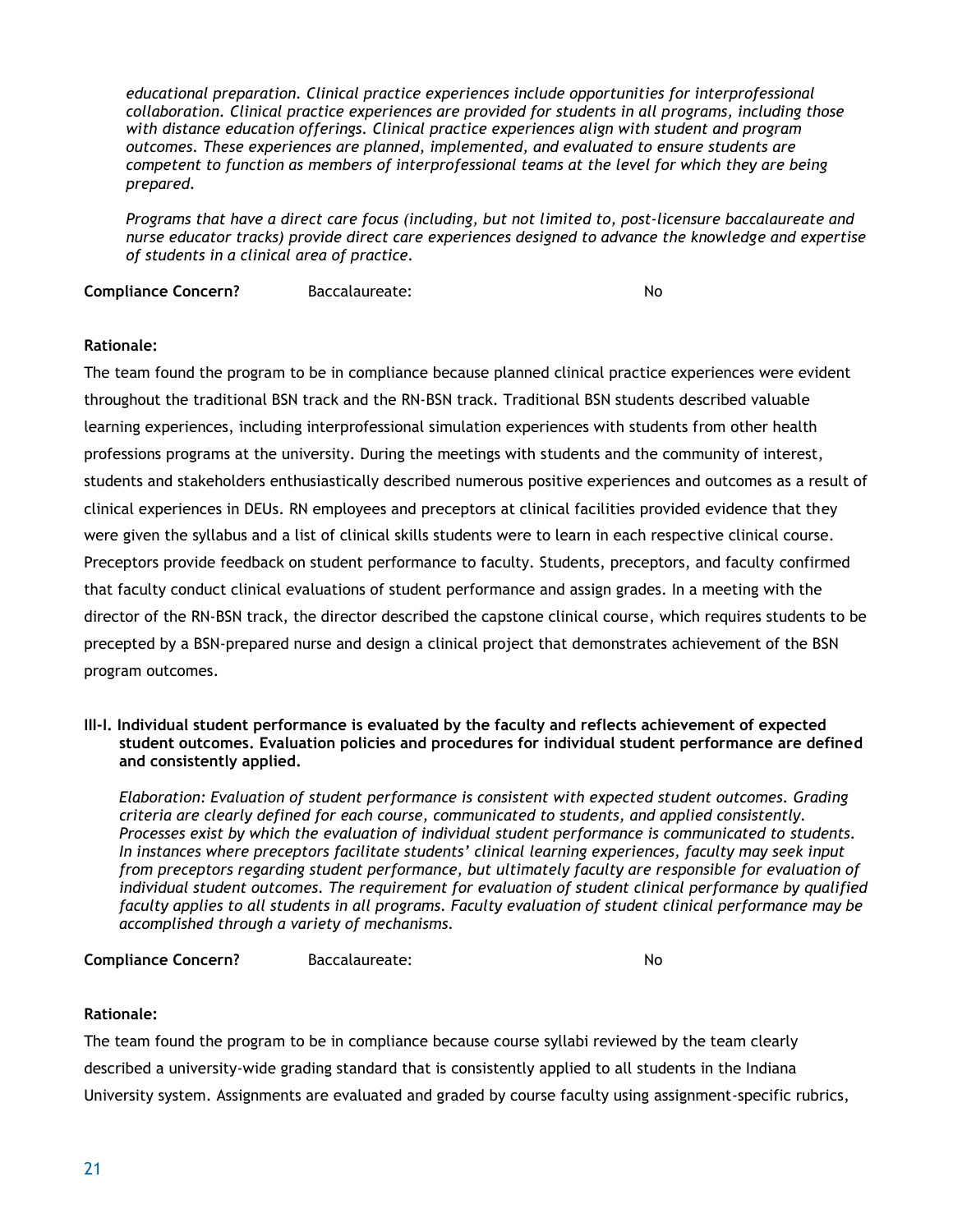and clinical performance is evaluated using course-specific clinical evaluation tools. Students reported that clinical faculty use clinical evaluation tools to evaluate student progress and provide recommendations for improvement and/or remediation, if indicated. Course examinations are administered using the ExamSoft program. ExamSoft allows faculty to develop test banks and provides statistical analyses that indicate reliability and validity of test questions and exams.

#### **III-J. The curriculum and teaching-learning practices are evaluated at regularly scheduled intervals, and evaluation data are used to foster ongoing improvement.**

*Elaboration: Faculty use data from faculty and student evaluation of teaching-learning practices to inform decisions that facilitate the achievement of student outcomes. Such evaluation activities may be formal or informal, formative or summative. The curriculum is regularly evaluated by faculty and revised as appropriate.* 

**Compliance Concern?** Baccalaureate: No

#### **Rationale:**

The team found the program to be in compliance because review of SON faculty meeting and Curriculum Committee minutes from 2015 through 2019 confirmed that the SON faculty are engaged in ongoing evaluation of the curriculum and teaching-learning practices. For example, the SON Curriculum Committee minutes of August 16, 2016 indicate a discussion on the need for upper-division nursing courses to be linked to the *Baccalaureate Essentials* and the *QSEN Competencies*. The same minutes indicate that a faculty member introduced the need for a course on communication skills for the health professional. In the SON Curriculum Committee minutes of December 6, 2018, it is noted that the committee approved changes to a genetics course. Students, faculty, and stakeholders stated that data from end-of-semester course evaluations, as well as informal feedback from students and stakeholders, are used to change and improve teaching-learning practices and courses. The interim assistant dean for nursing and the BSN program director confirmed that faculty have the liberty to design and change course assignments, as long as the assignments are clearly linked to student learning outcomes and the BSN program outcomes. Needed changes to course content, course objectives, and course descriptions are brought to the SON Curriculum Committee for discussion, development, and approval. The new traditional BSN curriculum is in the process of being implemented as the former curriculum is being phased out. The director of the RN-BSN track stated that revision of the RN-BSN curriculum involves a collaborative process by representatives from the consortium of the nine Indiana University RN-BSN programs.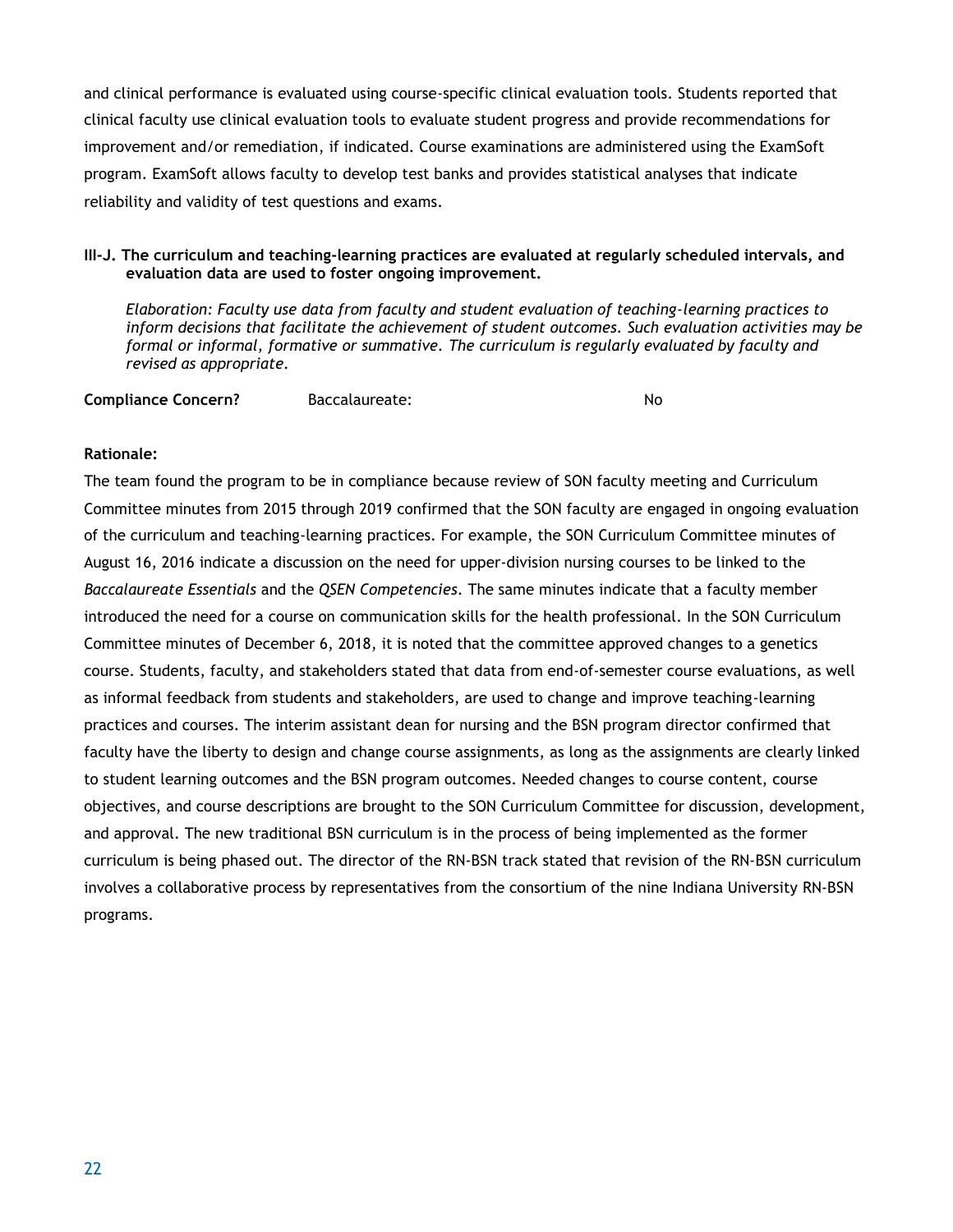## **Standard IV Program Effectiveness: Assessment and Achievement of Program Outcomes**

The program is effective in fulfilling its mission and goals as evidenced by achieving expected program outcomes. Program outcomes include student outcomes, faculty outcomes, and other outcomes identified by the program. Data on program effectiveness are used to foster ongoing program improvement.

This standard is met for the baccalaureate degree nursing program.

#### **IV-A. A systematic process is used to determine program effectiveness.**

*Elaboration: The program (baccalaureate, master's, DNP, and/or post-graduate APRN certificate) uses a systematic process to obtain relevant data to determine program effectiveness. The process:*

- *is written, is ongoing, and exists to determine achievement of program outcomes;*
- *is comprehensive (i.e., includes completion, licensure, certification, and employment rates, as required by the U.S. Department of Education; faculty outcomes; and other program outcomes);*
- *identifies which quantitative and/or qualitative data are collected to assess achievement of the program outcomes;*
- *includes timelines for data collection, review of expected and actual outcomes, and analysis; and*
- *is periodically reviewed and revised as appropriate.*

**Compliance Concern?** Baccalaureate: No

#### **Rationale:**

The team found the program to be in compliance because IU South Bend has a comprehensive SEP that addresses the CCNE standards for accreditation. The SON Assessment Committee is responsible for execution of this document. The team met with faculty that serve on the SON Assessment Committee and confirmed that faculty representing each curriculum level serve on the SON Assessment Committee, which meets monthly. The SEP is reviewed and revised as needed every three years by the SON Assessment Committee and is subsequently approved by the Council of Nursing Faculty. The SEP defines the following: expected level of achievement; frequency of assessment; assessment methods; results of data collection and analysis; and actions for program development, maintenance, or revision. Outcomes include program completion rates, NCLEX-RN® pass rates, employment rates, and additional outcomes as determined by faculty. Timelines and data used to review expected and actual outcomes are present, and analysis of data is evident. Minutes reviewed by the team confirmed that data from multiple sources contribute to the value and significance of this document.

#### **IV-B. Program completion rates demonstrate program effectiveness.**

*This key element is not applicable to a degree or certificate program that does not yet have individuals who have completed the program.* 

*Elaboration: The program (baccalaureate, master's, DNP, and/or post-graduate APRN certificate) demonstrates achievement of required program outcomes regarding completion in any one of the following ways:*

- *the completion rate for the most recent calendar year (January 1 through December 31) is 70% or higher;*
- *the completion rate is 70% or higher over the three most recent calendar years;*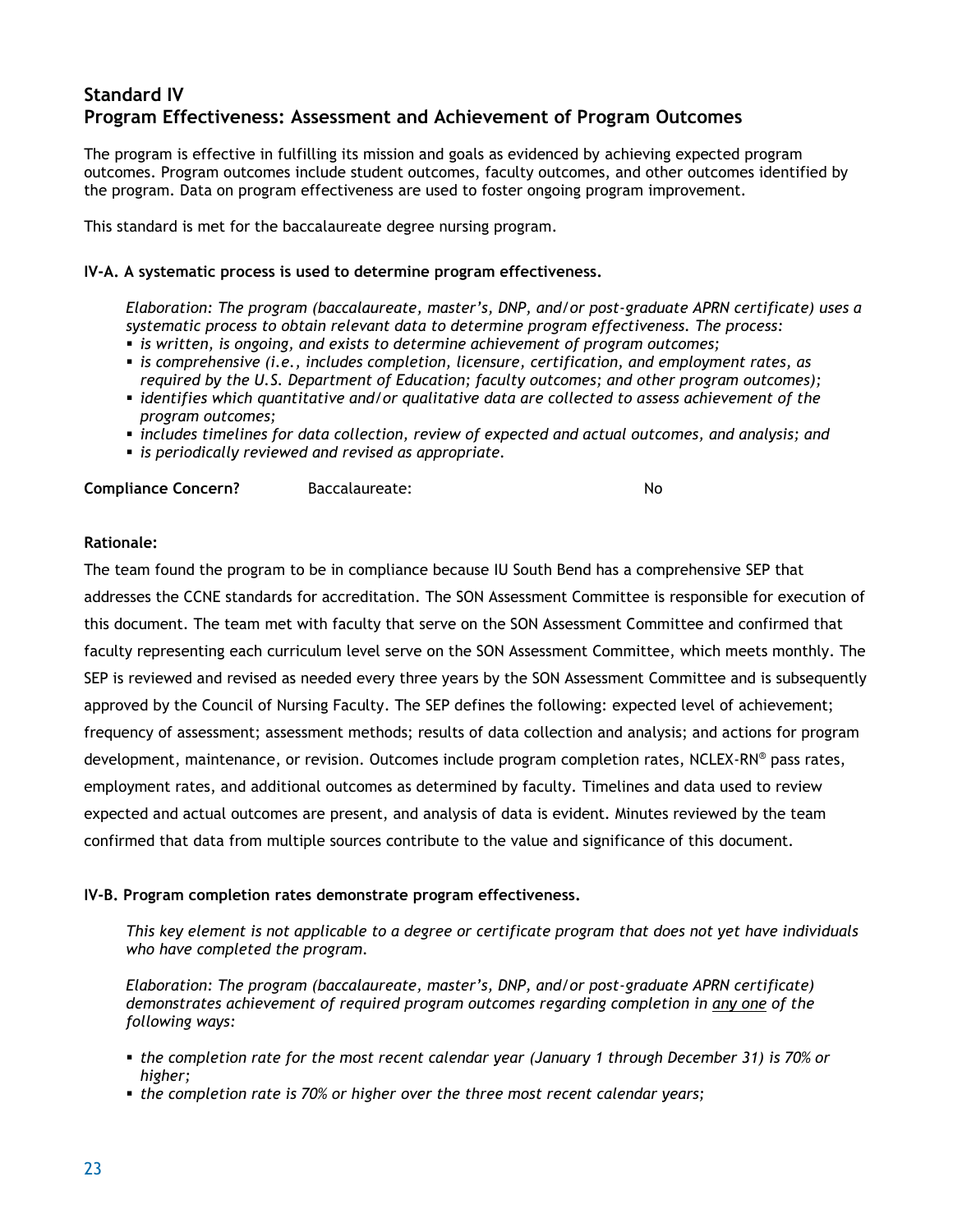- *the completion rate is 70% or higher for the most recent calendar year when excluding students who have identified factors such as family obligations, relocation, financial barriers, and decisions to change major or to transfer to another institution of higher education; or*
- **the completion rate is 70% or higher over the three most recent calendar years when excluding** *students who have identified factors such as family obligations, relocation, financial barriers, and decisions to change major or to transfer to another institution of higher education.*

*The program identifies the cohort(s), specifies the entry point, and defines the time period to completion, each of which may vary by track; however, the program provides the completion rate for the overall degree/certificate program. The program describes the formula it uses to calculate the completion rate. The program identifies the factors used and the number of students excluded if some students are excluded from the calculation.*

**Compliance Concern?** Baccalaureate: No

#### **Rationale:**

IU South Bend BSN students are admitted to the program after they complete the required

foundational/prerequisite courses. The traditional BSN curriculum is five semesters in length. The team found the program to be in compliance because the completion rate for traditional BSN students in 2018 was 80%, as evidenced by 37 out of 46 students graduating within five semesters after beginning the clinical nursing curriculum. The completion rate for the RN-BSN track in 2018 was 96%, as evidenced by 25 out of 26 students graduating within three years after beginning the program. The rates for 2018 were the only ones reported, and both completion rates were above the expected level of achievement of 70%.

#### **IV-C. Licensure pass rates demonstrate program effectiveness.**

*This key element is not applicable to a program that does not prepare individuals for licensure examinations or does not yet have individuals who have taken licensure examinations.* 

*Elaboration: Programs with a pre-licensure track demonstrate achievement of required program outcomes regarding licensure. The program demonstrates that it meets the licensure pass rate of 80% in any one of the following ways:*

- *the NCLEX-RN<sup>®</sup> pass rate for each campus/site and track is 80% or higher for first-time takers for the most recent calendar year (January 1 through December 31);*
- **the pass rate for each campus/site and track is 80% or higher for all takers (first-time and repeaters** *who pass) for the most recent calendar year;*
- *the pass rate for each campus/site and track is 80% or higher for all first-time takers over the three most recent calendar years; or*
- *the pass rate for each campus/site and track is 80% or higher for all takers (first-time and repeaters who pass) over the three most recent calendar years.*

*For each campus/site and track, identify which of the above options was used to calculate the pass rate.*

**Compliance Concern?** Baccalaureate: No

#### **Rationale:**

The team found the program to be in compliance because the first-time pass rate for traditional BSN students was 98.04% in 2018. One student out of 51 students did not pass the first time they took the test. The team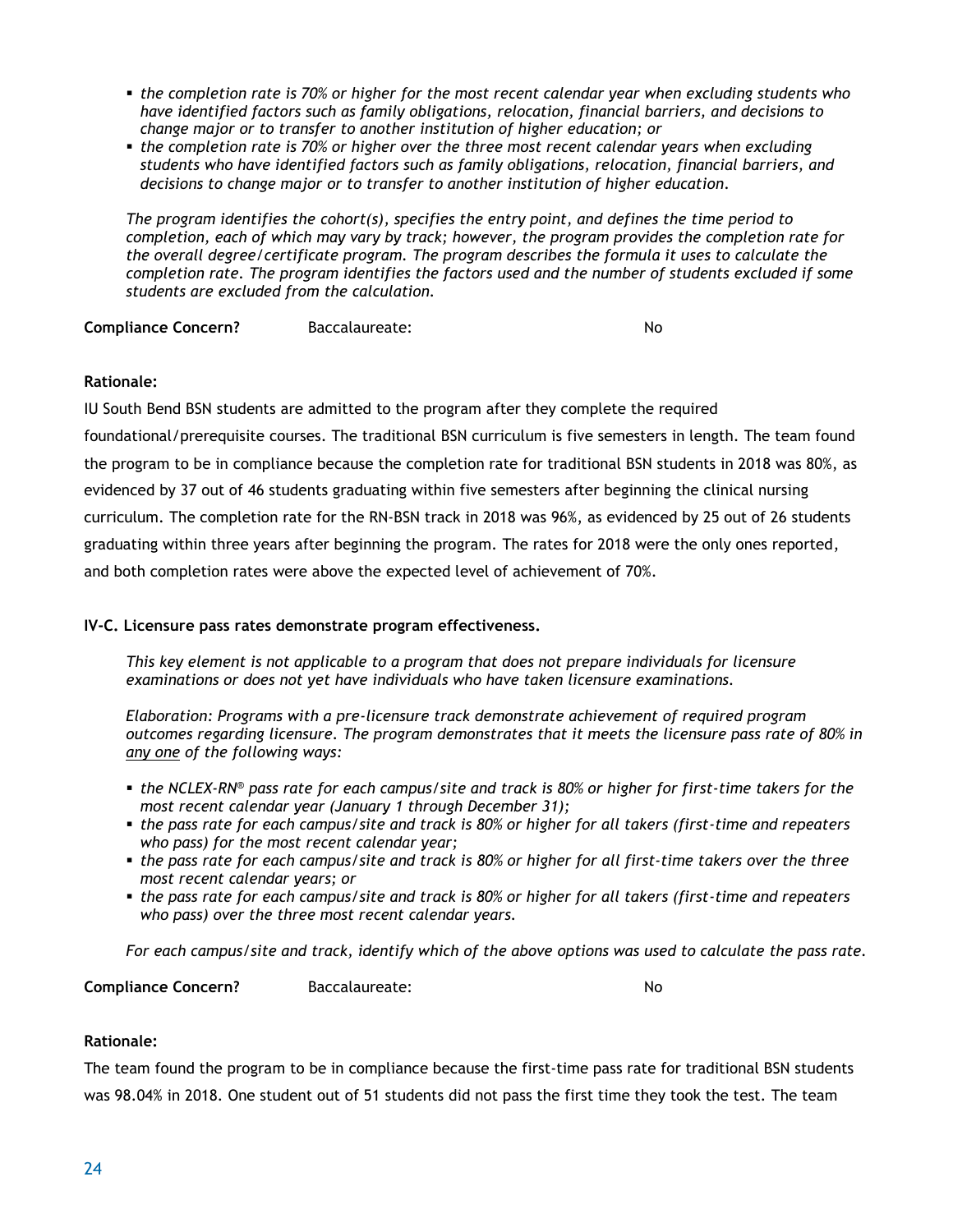confirmed that the one student who failed did pass on the second attempt. The NCLEX-RN® pass rate for 2018 was the only year reported and was above the expected level of achievement of 80%. Students in the RN-BSN track have already taken the NCLEX-RN® , so their pass rates are not included in these data.

#### **IV-D. Certification pass rates demonstrate program effectiveness.**

*This key element is not applicable to a degree or certificate program that does not prepare individuals for certification examinations or does not yet have individuals who have taken certification examinations.* 

*Elaboration: The master's, DNP, and post-graduate APRN certificate programs demonstrate achievement of required program outcomes regarding certification. For programs that prepare students for certification, certification pass rates are obtained and reported for those completers taking each examination, even when national certification is not required to practice in a particular state.*

*For programs that prepare students for certification, data are provided regarding the number of completers taking each certification examination and the number that passed. A program is required to provide these data regardless of the number of test takers.*

*A program that prepares students for certification demonstrates that it meets the certification pass rate of 80%, for each examination, in any one of the following ways:*

- *the pass rate for each certification examination is 80% or higher for first-time takers for the most recent calendar year (January 1 through December 31);*
- *the pass rate for each certification examination is 80% or higher for all takers (first-time and repeaters who pass) for the most recent calendar year;*
- *the pass rate for each certification examination is 80% or higher for all first-time takers over the three most recent calendar years; or*
- *the pass rate for each certification examination is 80% or higher for all takers (first-time and repeaters who pass) over the three most recent calendar years.*

*The program identifies which of the above options was used to calculate the pass rate. The program provides certification pass rate data for each examination but, when calculating the pass rate described above, may combine certification pass rate data for multiple examinations relating to the same role and population.*

**Compliance Concern?** Baccalaureate: Not Applicable **Not Applicable** 

#### **Rationale:**

This key element is not applicable, as the BSN program does not prepare graduates for certification.

#### **IV-E. Employment rates demonstrate program effectiveness.**

*This key element is not applicable to a degree or certificate program that does not yet have individuals who have completed the program.* 

*Elaboration: The program demonstrates achievement of required outcomes regarding employment rates.*

- *The employment rate is provided separately for each degree program (baccalaureate, master's, and DNP) and the post-graduate APRN certificate program.*
- *Data are collected within 12 months of program completion. Specifically, employment data are collected at the time of program completion or at any time within 12 months of program completion.*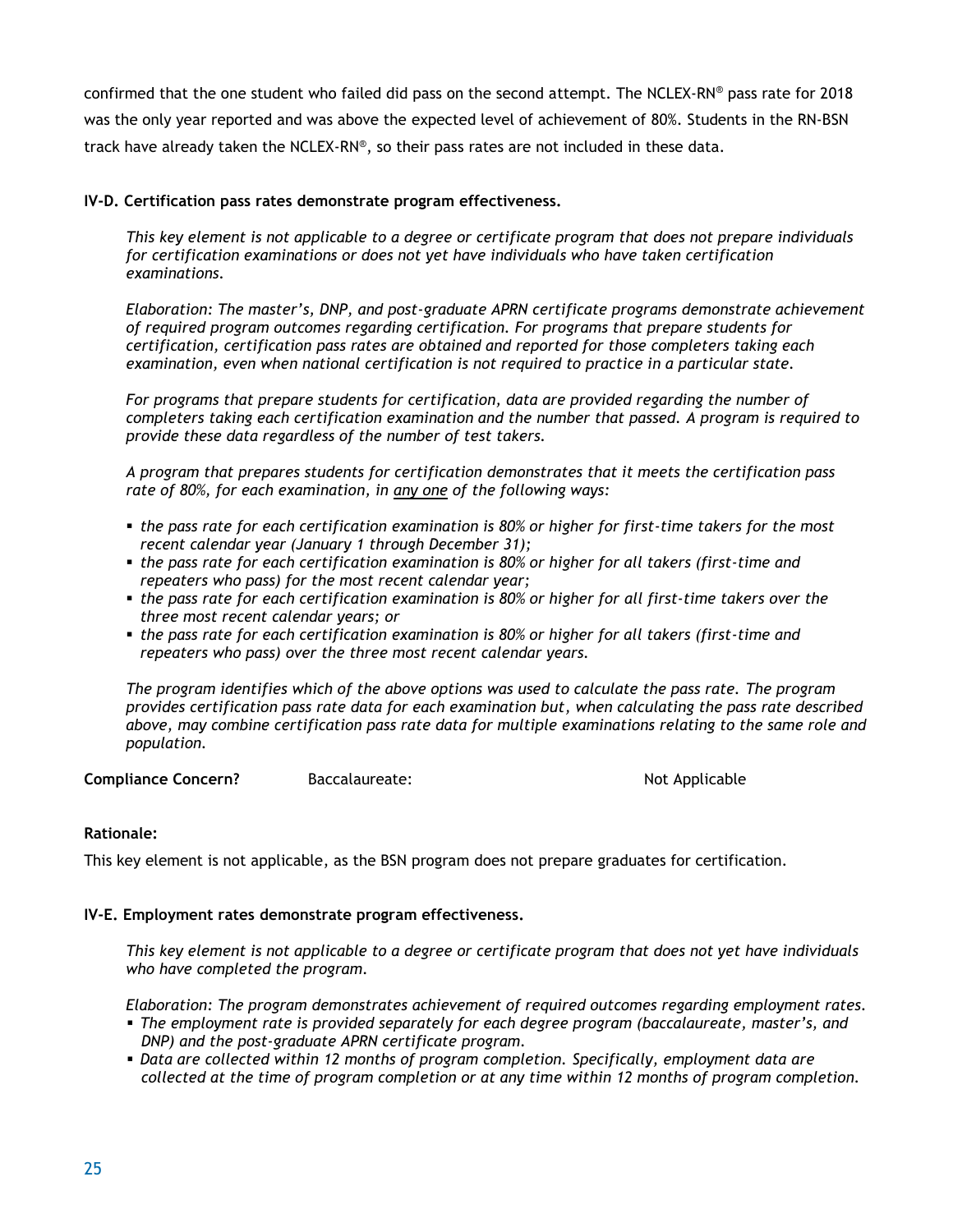▪ *The employment rate is 70% or higher. However, if the employment rate is less than 70%, the employment rate is 70% or higher when excluding graduates who have elected not to be employed.*

**Compliance Concern?** Baccalaureate: No

#### **Rationale:**

The team found the program to be in compliance because the employment rate for traditional BSN students was 94% in 2018. Faculty reported to the team that "graduates of IU South Bend School of Nursing are highly valued and successfully find employment where it is sought." This sentiment was echoed to the team by the community of interest representing various local healthcare institutions and also a unit manager at a local hospital. The employment rate for 2018 was the only year reported and was above the expected level of achievement of 70%. The program has an employment rate of 100% for RN-BSN students who remained gainfully employed where they worked prior to and during the program.

#### **IV-F. Data regarding completion, licensure, certification, and employment rates are used, as appropriate, to foster ongoing program improvement.**

*This key element is applicable if one or more of the following key elements is applicable: Key Element IV-B (completion), Key Element IV-C (licensure), Key Element IV-D (certification), and Key Element IV-E (employment).* 

*Elaboration: The program uses outcome data (completion, licensure, certification, and employment) for improvement.*

- *Discrepancies between actual and CCNE expected outcomes (program completion rates 70%, licensure pass rates 80%, certification pass rates 80%, employment rates 70%) inform areas for improvement.*
- *Changes to the program to foster improvement and achievement of program outcomes, as appropriate, are deliberate, ongoing, and analyzed for effectiveness.*
- *Faculty are engaged in the program improvement process.*

**Compliance Concern?** Baccalaureate: No

#### **Rationale:**

The team found the program to be in compliance because the expected levels of achievement for completion, licensure, and employment rates are met. According to the faculty, the consistently strong performance of graduates for each of these outcome measures influenced their decision to continue a content-based approach to course delivery for the newly revised 120-credit curriculum. As the new curriculum progresses, faculty and students will be collecting and reviewing course-related data every semester. Review and analysis of the data will be done by course faculty each semester and by the Curriculum Committee on an established schedule, and changes will be made as necessary. Students' ability to meet level and course outcomes at an established benchmark will be monitored to determine program effectiveness.

#### **IV-G. Aggregate faculty outcomes demonstrate program effectiveness.**

*Elaboration*: *The program demonstrates achievement of expected faculty outcomes. In order to demonstrate program effectiveness, outcomes are consistent with and contribute to achievement of the*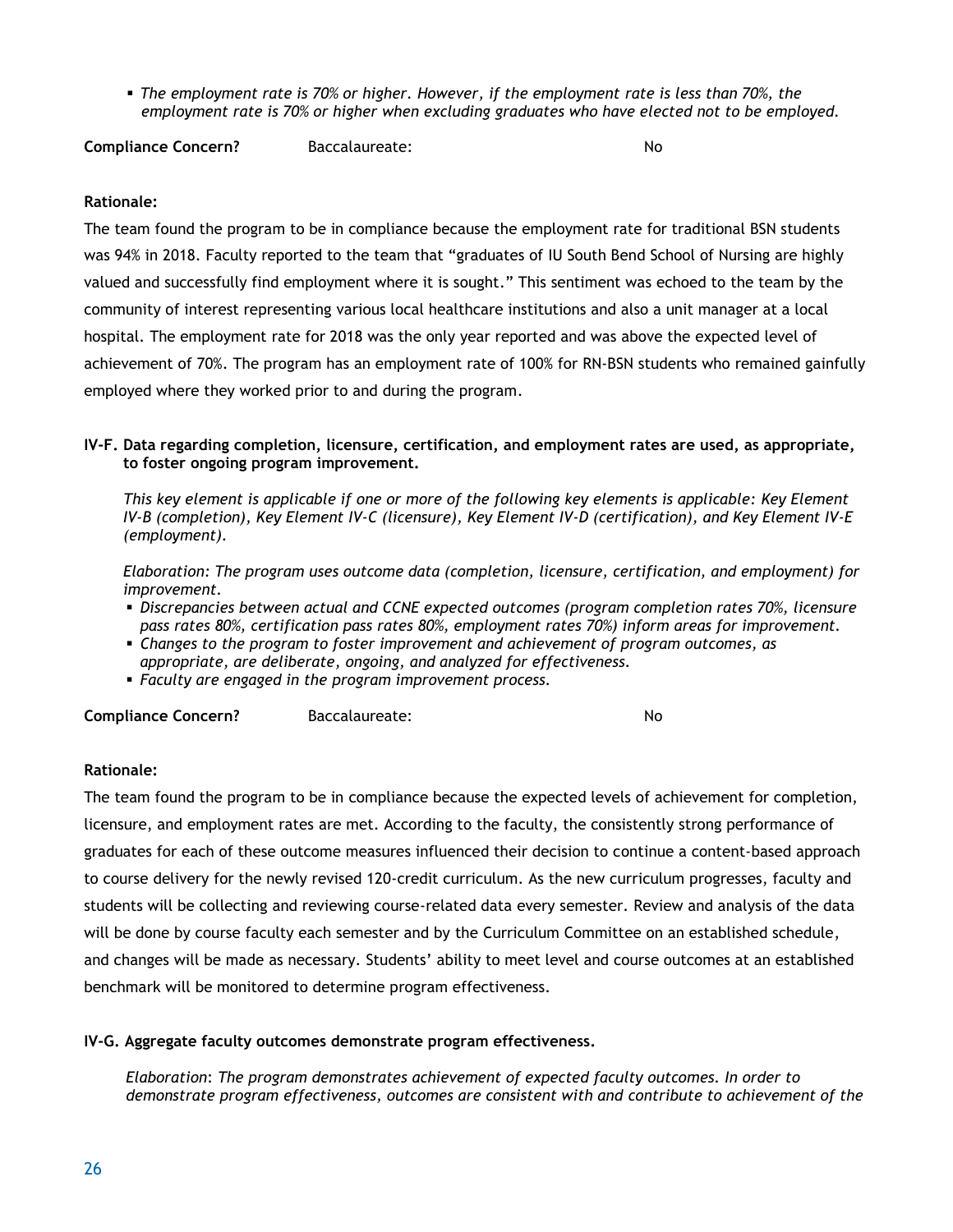*program's mission and goals and are congruent with institution and program expectations. Expected faculty outcomes:*

- *are identified for the faculty as a group;*
- *specify expected levels of achievement for the faculty as a group; and*
- *reflect expectations of faculty in their roles.*

*Actual faculty outcomes are compared to expected levels of achievement. Actual faculty outcomes are presented in the aggregate. If expected faculty outcomes vary for different groups of faculty (full-time, part-time, adjunct, tenured, non-tenured, or other), actual faculty outcomes may be presented separately for each different group of faculty.*

**Compliance Concern?** Baccalaureate: Yes

## **Rationale:**

The team found a compliance concern because outcomes related to expectations of the faculty that promote personal and/or professional development and program effectiveness were not identified. Rather, data cited in the self-study document for this key element are a summary of faculty outcome activities required for promotion and tenure as well as the number of faculty by degree that was applicable primarily to tenure-track and tenured faculty, and not necessarily inclusive of all faculty. Table IV-G-4 in the self-study document offers categories of faculty outcomes, but benchmarks for each are not identified, making it difficult to determine whether the outcome reported is being met by the program. The team also noted the following statement in the self-study document: "IU South Bend does not have written aggregate benchmarks for faculty achievement." The team met with faculty who serve on the SON Assessment Committee to further explore if there were defined faculty outcomes that were being measured and confirmed that the program has no defined faculty outcomes.

#### **IV-H. Aggregate faculty outcome data are analyzed and used, as appropriate, to foster ongoing program improvement.**

*Elaboration: The program uses faculty outcome data for improvement.*

- *Faculty outcome data are used to promote ongoing program improvement.*
- *Discrepancies between actual and expected outcomes inform areas for improvement.*
- *Changes to foster achievement of faculty outcomes, as appropriate, are deliberate, ongoing, and analyzed for effectiveness.*
- *Faculty are engaged in the program improvement process.*

**Compliance Concern?** Baccalaureate: Yes

#### **Rationale:**

The team found a compliance concern because of the absence of any explicitly defined faculty outcomes and corresponding data that could be used to foster ongoing program improvement.

#### **IV-I. Program outcomes demonstrate program effectiveness.**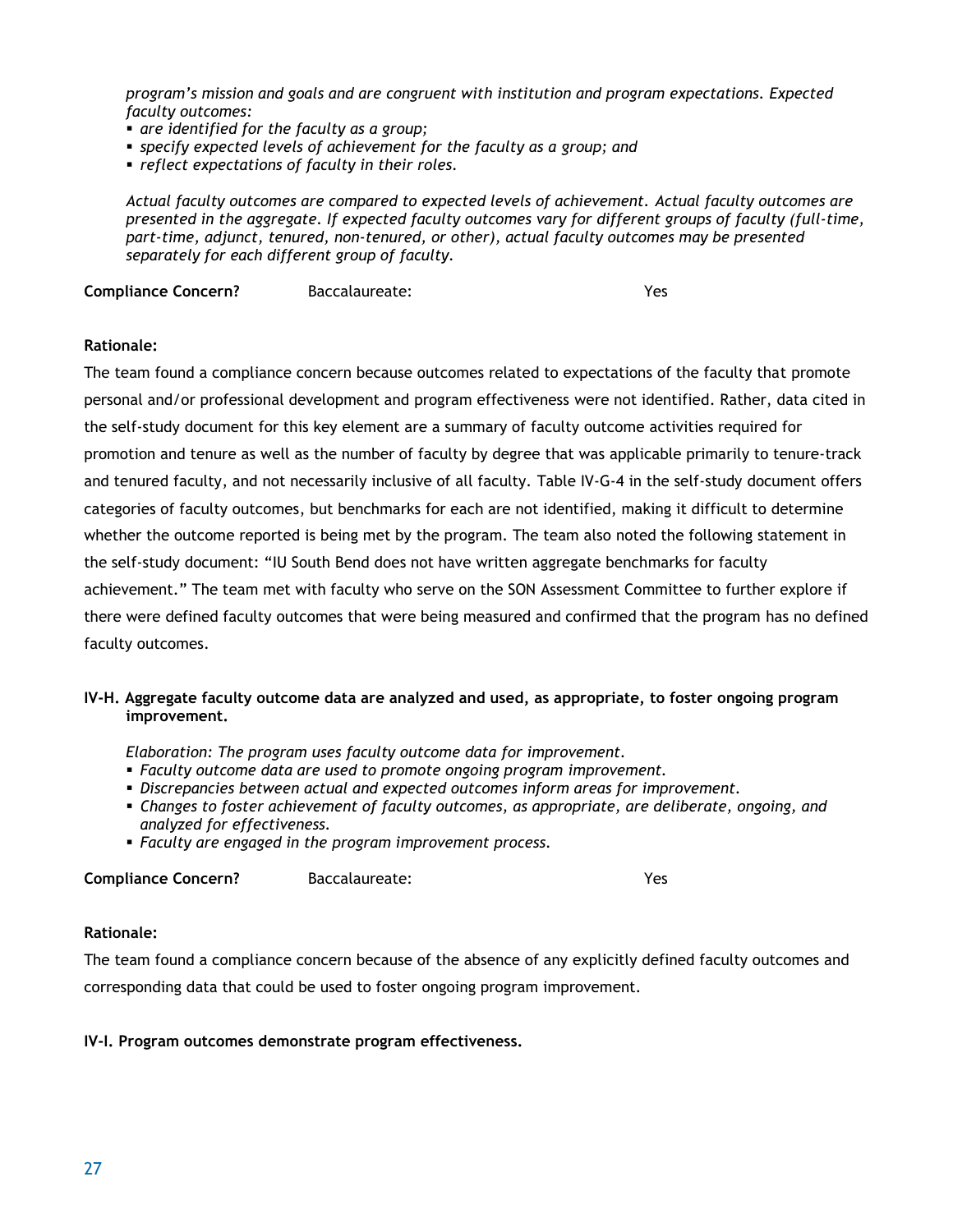*Elaboration: The program demonstrates achievement of outcomes other than those related to completion rates (Key Element IV-B), licensure pass rates (Key Element IV-C), certification pass rates (Key Element IV-D), employment rates (Key Element IV-E), and faculty (Key Element IV-G).* 

*Program outcomes are defined by the program and incorporate expected levels of achievement. The program describes how outcomes are measured. Actual levels of achievement, when compared to expected levels of achievement, demonstrate that the program, overall, is achieving its outcomes. Program outcomes are appropriate and relevant to the degree and certificate programs offered.*

**Compliance Concern?** Baccalaureate: No

#### **Rationale:**

The team found the program to be in compliance because IU South Bend has established nine program outcomes that are evaluated at the end of the program by graduating students and every three years by alumni. Graduating students in the traditional BSN track are asked to complete an exit survey that asks them to rate their nursing education related to the achievement of program outcomes and whether the program provided them with the knowledge and skills necessary to succeed. In 2018, the survey was completed by 33 of the 55 graduating students. All program outcomes had a mean that met the benchmark (greater than or equal to 3.5), ranging between 3.90 for "Politically Aware" and 4.73 for "Professional Role Model."

Alumni complete a similar survey every three years, with the most recent alumni survey conducted in 2017. Using the same measures and benchmarks as the graduating student survey, alumni responses exceed the benchmark of greater than or equal to 3.5, with means between 4.0 for "Therapeutic/Competent Care Provider" and 5.0 for "Conscientious Practitioner." In a meeting with the community of interest that included many IU South Bend alumni, the team confirmed that the program graduates feel they were provided a quality nursing education that offered the knowledge and skills needed to be successful as a professional nurse.

IU South Bend participates in the statewide IU Schools of Nursing RN-BSN Consortium. The RN-BSN track uses the curriculum established by the consortium and measures outcomes for students who enter the RN-BSN track through this campus. IU South Bend RN-BSN students' performance on the program outcomes is measured with required assignments in the various courses. The benchmark for these assignments is a score of 73% or higher. During the 2017 and 2018 academic years, all benchmarks were met with the exception of the program outcome related to "Information Technology." In a phone interview with the director of the consortium, the team confirmed that outcome data are reviewed by the Consortium Curriculum Committee in relation to data collected by all participating schools and used to ensure the continued relevance of the curriculum.

#### **IV-J. Program outcome data are used, as appropriate, to foster ongoing program improvement.**

*Elaboration: For program outcomes defined by the program:*

- *Actual program outcomes are used to promote program improvement.*
- *Discrepancies between actual and expected outcomes inform areas for improvement.*
- *Changes to the program to foster improvement and achievement of program outcomes, as appropriate, are deliberate, ongoing, and analyzed for effectiveness.*